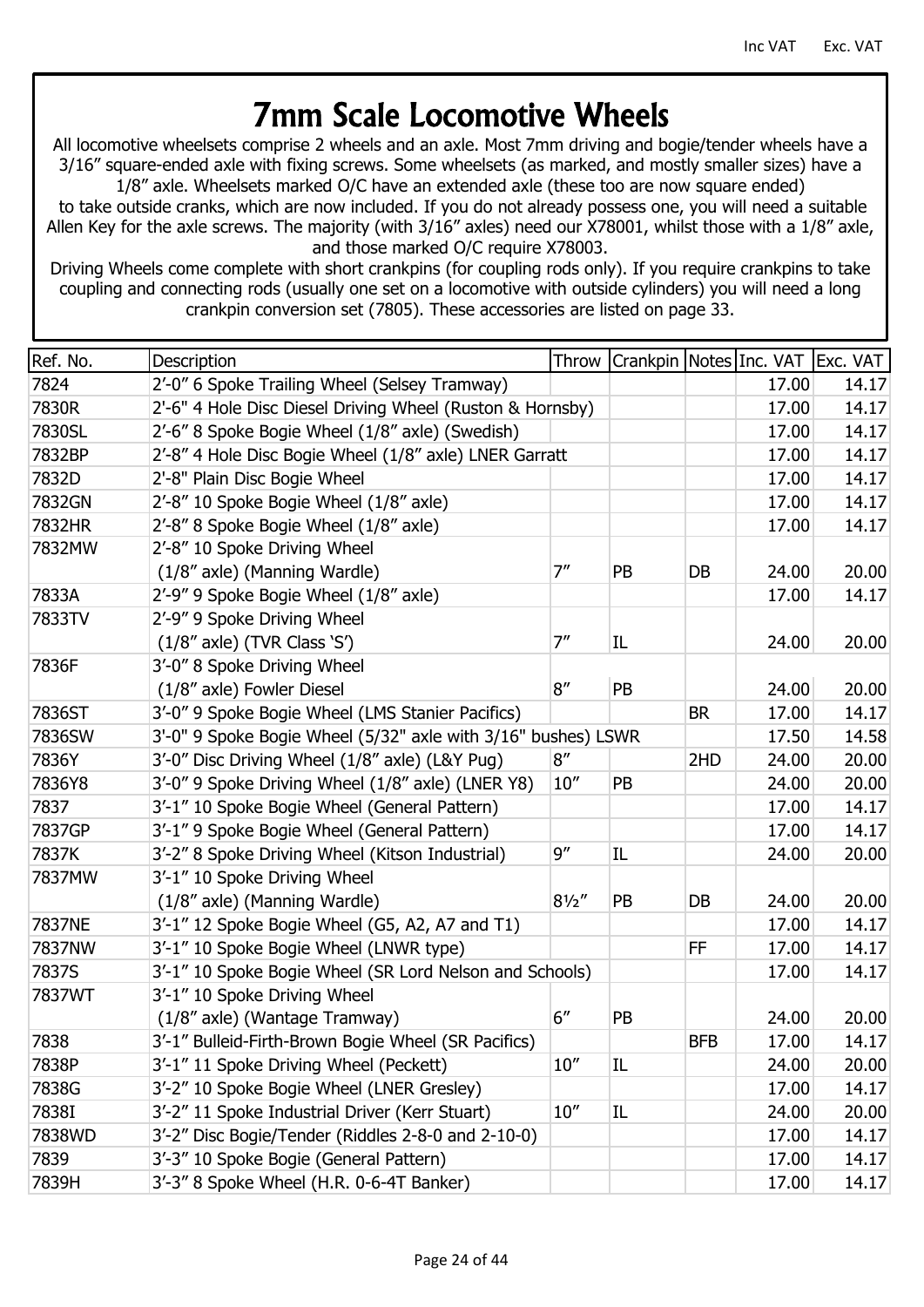| Ref. No. | Description                                                   | Throw          |    |            |       | Crankpin Notes Inc. VAT Exc. VAT |
|----------|---------------------------------------------------------------|----------------|----|------------|-------|----------------------------------|
| 7839HC   | 3'-3" 12 Spoke Driving Wheel                                  |                |    |            |       |                                  |
|          | (Easingwold) Hudswell Clarke                                  | 10''           | PB |            | 24.00 | 20.00                            |
| 7839BR   | 3'-3" 10 Spoke Stanier Bogie (Stanier/BR General Pattern)     |                |    | <b>BR</b>  | 17.00 | 14.17                            |
| 7839I    | 3'-3" 10 Spoke Driving Wheel (Hudswell Clarke)                | 10''           | PB |            | 24.00 | 20.00                            |
| 7839ID   | 3'-3" 10 Spoke Driving Wheels                                 |                |    |            |       |                                  |
|          | For Drewry Diesel Shunter                                     | 10''           | PB |            | 55.00 | 45.83                            |
| 7842     | 3'-6" 10 Spoke Bogie Wheel (General Pattern)                  |                |    |            | 17.00 | 14.17                            |
| 7842/02  | 3'-6" 10 Spoke Driving Wheel (BR Diesel Class 02)             | 10''           | PB |            | 24.00 | 20.00                            |
| 7842/07  | 3'-6" 12 Spoke Driving Wheel (BR Diesel Class 07)             | 10''           | PB |            | 24.00 | 20.00                            |
| 7842MC   | 3'-6" 10 Spoke Driving Wheel (Markham Industrial)             | 10''           | IL | DB         | 24.00 | 20.00                            |
| 7842W    | 3'-6" 10 Spoke GWR Railmotor                                  |                |    |            |       |                                  |
|          | (GWR Railmotor 1903)                                          | 8''            | PB |            | 24.00 | 20.00                            |
| 7843     | 3'-7" 10 Spoke Bogie/Tender Wheel (General Pattern)           |                |    |            | 17.00 | 14.17                            |
| 7843/03  | 3'-7" 10 Spoke Driving Wheel (BR Diesel Class 03)             | $10''$         | IL |            | 24.00 | 20.00                            |
| 7843/04  | 3'-7" 8 Spoke Driving Wheel (BR Diesel Class 04)              | 10''           | IL |            | 24.00 | 20.00                            |
| 7843I    | 3'-7" 10 Spoke Industrial Driver (Hunslet)                    | 10''           | IL |            | 24.00 | 20.00                            |
| 7843IB   | 3'-7" 8 Spoke Industrial Driver (Barclay)                     | 11''           | IL | FF         | 24.00 | 20.00                            |
| 7843NB   | 3'-7" 11 Spoke Driving Wheel (NB Diesel)                      |                |    | <b>NC</b>  | 17.00 | 14.17                            |
| 7843NE   | 3'-7" 12 Spoke Bogie/Tender (LNER & NER)                      |                |    |            | 17.00 | 14.17                            |
| 7843SW   | 3'-7" 10 Spoke Bogie/Tender Wheel (LSWR T9)                   |                |    |            | 17.00 | 14.17                            |
| 7843Y    | 3'-7" 10 Spoke Driving Wheel (LNER Y7)                        | 8''            | IL |            | 24.00 | 20.00                            |
| 7844     | 3'-7" Bulleid-Firth-Brown Tender/Bogie Wheel (SR Pacific)     |                |    | <b>BFB</b> | 17.00 | 14.17                            |
| 7844C    | 3'-8" 12 Spoke Driving Wheel (Caledonian "Pug")               | 8''            | IL |            | 24.00 | 20.00                            |
| 7844DT   | 3'-8" 10 Spoke Driving Wheel (GWR Dock Tank)                  | 10''           | PB |            | 24.00 | 20.00                            |
| 7844T    | 3'-8" 8 Spoke Driving Wheel 'T' Section                       | 10''           | PB |            | 24.00 | 20.00                            |
| 7845     | 3'-9" 10 Spoke Trailing/Tender Wheel (LNWR/General pattern)   |                |    |            | 17.00 | 14.17                            |
| 7845E    | 3'-9" 12 Spoke Tender Wheel                                   |                |    |            | 17.00 | 14.17                            |
| 7845GC   | 3'-9" 11 Spoke Trailing Wheel (LNER C13, 14, 15, N11, 12, 13) |                |    |            | 17.00 | 14.17                            |
| 7845H    | 3'-9" 10 Spoke Trailing Wheel 'H' Section (LNWR - Coal Tank)  |                |    |            | 18.30 | 15.25                            |
| 7845NW   | 3'-9" 10 Spoke Driving Wheel (LNWR Railmotor, K14,            |                |    |            |       |                                  |
|          | Drummond S14, and SE & CR Class P)                            | 7''            | IL |            | 24.00 | 20.00                            |
| 7845S    | 3'-9" 11 Spoke Trailing Wheel (LMS Duchess)                   |                |    | <b>BR</b>  | 17.00 | 14.17                            |
| 7845ST   | 3' 9" 10 Spoke Stanier Trailing Wheel (LMS/BR)                |                |    | <b>BR</b>  | 17.00 | 14.17                            |
| 7845SW   | 3'-9" 10 Spoke Tender Wheel (LSWR)                            |                |    |            | 17.00 | 14.17                            |
| 7846M    | 3'-9" 12 Spoke Driving Wheel                                  | 11''           | IL |            | 24.00 | 20.00                            |
| 7846P    | 3'-10" 11 Spoke Driving Wheel (Peckett)                       | 11''           | IL |            | 24.00 | 20.00                            |
| 7846SW   | 3'-9" 10 Spoke Driving Wheel (LSWR B4)                        | 11''           | IL |            | 24.00 | 20.00                            |
| 7848     | 4' 0" 12 Spoke Tender/Bogie Wheel (SR Maunsell,               |                |    |            |       |                                  |
|          | LNER D20/21, A1, J1, J5, K1)                                  |                |    |            | 17.00 | 14.17                            |
| 7848/14  | 4'-0" 12 Spoke Driving Wheel (BR Diesel Class 14)             | 9''            | IL |            | 24.00 | 20.00                            |
| 7848E    | 4'-0" 12 Spoke Driving Wheel (NER J72)                        | 11''           | IL |            | 24.00 | 20.00                            |
| 7848FT   | 1200mm 10 spoke Tender Wheel (Paris-Orlean 2-4-2)             |                |    |            | 17.00 | 14.17                            |
| 7848FB   | 1200mm 12 spoke Bogie Wheel (Paris-Orlean 2-4-2)              |                |    |            | 17.00 | 14.17                            |
| 7848GE   | 4'-0" 10 Spoke Bogie/Tender Wheel (LNER D13, D15, J15, J20)   |                |    |            | 17.00 | 14.17                            |
| 7848GNS  | 4'-0" 12 "Square' Spoke Bogie Wheel (GNR Stirling Single)     |                |    |            | 17.00 | 14.17                            |
| 7848H    | 4'-0" 10 'H' Spoke Driving Wheel (LNER 0-4-0T)                | $8\frac{1}{2}$ | PB |            | 25.80 | 21.50                            |
| 7848LB   | 4'-0" 12 Spoke Driving Wheel (LBSC Terrier)                   | 9"             | IL |            | 24.00 | 20.00                            |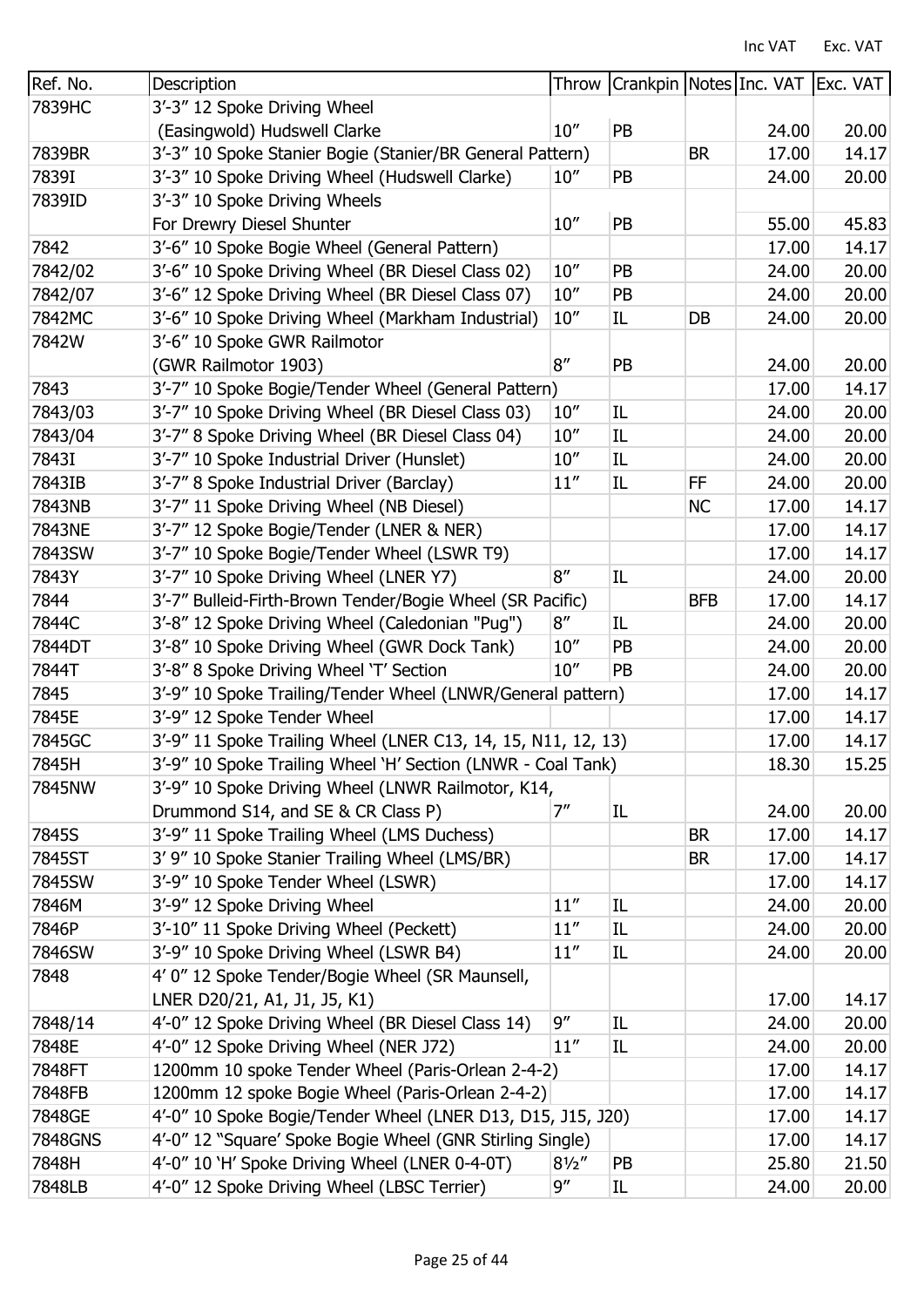| Ref. No. | Description                                                  | Throw               |    |           | Crankpin Notes Inc. VAT Exc. VAT |       |
|----------|--------------------------------------------------------------|---------------------|----|-----------|----------------------------------|-------|
| 7848LO   | 4'-0" 'Plug' Disc Driving Wheel                              |                     |    | Special   |                                  |       |
|          | (S&D Locomotion) 1/8th axle                                  | 11"                 | PB |           | 24.00                            | 20.00 |
| 7848NE   | 4'-0" 10 Spoke Driving Wheel (LNER J65-J69)                  | 11''                | PB |           | 24.00                            | 20.00 |
| 7848SD   | 4'-0" 13 Spoke Driving Wheel (S & DJR class 1-9)             | 11''                | PB |           | 24.00                            | 20.00 |
| 7848SW   | 4'-0" 10 Spoke Trailing Wheel (LSWR)                         |                     |    |           | 17.00                            | 14.17 |
| 7848W    | 4'-0" 12 Spoke Driving Wheel                                 |                     |    |           |                                  |       |
|          | (GWR Railmotor 1904 onwards)                                 | 8''                 | PB |           | 24.00                            | 20.00 |
| 7849     | 4'-1" 12 Spoke Tender Wheel (GWR Tender)                     |                     |    |           | 17.00                            | 14.17 |
| 7849GW   | 4'-1" 10 Spoke Driving Wheel (GWR 44XX)                      | 12''                | IL |           | 24.00                            | 20.00 |
| 78490/C  | 4'-1" 12 Spoke Driving Wheel (MR Well Tank)                  |                     |    | <b>OC</b> | 26.50                            | 22.08 |
| 7849H    | 4'-1" 12 Spoke Driving Wheel H Section                       |                     |    |           |                                  |       |
|          | (GWR 850 Class)                                              | 12''                | IL |           | 25.80                            | 21.50 |
| 7849W    | 4'-1" 12 Spoke Driving Wheel                                 |                     |    |           |                                  |       |
|          | (GWR 2021 and 850 0-6-0ST)                                   | 10''                | IL |           | 24.00                            | 20.00 |
| 7851     | 4'-3" 12 Spoke Tender Wheel (General Pattern)                |                     |    |           | 17.00                            | 14.17 |
| 7851B    | 4'-3" 12 Spoke Driving Wheel (Bagnall)                       | 13''                | PB |           | 24.00                            | 20.00 |
| 7851G    | 4'-3" Disc Tender Wheel (LNER A4, W1)                        |                     |    |           | 17.00                            | 14.17 |
| 7851H    | 4'-3" 12 'H' Spoke Driving Wheel (LNWR 0-4-2T)               | 12"                 | PB |           | 25.80                            | 21.50 |
| 7851I    | 4'-3" 14 Spoke Driving Wheel (Austerity J.94)                | $11\frac{1}{2}$     | PB |           | 24.00                            | 20.00 |
| 7851K    | 4'-3" 13 Spoke Driving Wheel                                 |                     |    |           |                                  |       |
|          | (Barry Railway Classes H and K)                              | 13''                | PB |           | 24.00                            | 20.00 |
| 7851M    | 4'-3" 10 Spoke Leading Wheel (General Pattern)               |                     |    |           | 17.00                            | 14.17 |
| 7851ST   | 4'-3" 12 Spoke Tender Wheel (LMS Stanier Locomotives)        |                     |    | <b>BR</b> | 17.00                            | 14.17 |
| 7851T7   | 4'-3" 16 Spoke Driving Wheel (DB Class T7)                   |                     | IL |           | 24.00                            | 20.00 |
| 7853H    | 4'-5" 12 Spoke Driving Wheel H Section (LNWR Coal Tank,      |                     |    |           |                                  |       |
|          | $G1$ and $G2)$                                               | 12''                | PB |           | 25.80                            | 21.50 |
| 7853HF   | 4'-5" 12 Spoke Driving Wheel H Section (LNWR Coal Tank,      |                     |    |           |                                  |       |
|          | G1 and G2) Flangeless                                        | 12''                | PB | FL        | 28.80                            | 24.00 |
| 7853SL   | 4'-5" 14 Spoke Driving Wheel                                 | $8\frac{1}{2}$ "    | PB |           | 24.00                            | 20.00 |
| 7853Y    | 4'-5" 13 Spoke Driving Wheel (L & Y types)                   | 11''                | PB |           | 24.00                            | 20.00 |
| 7853LB   | 4'-6" 14 Spoke Trailing Wheel (LBSCR/SR D1)                  |                     |    |           | 17.00                            | 14.17 |
| 7854/08  | 4'-6" 14 Spoke Driving Wheel (BR Diesel Classes 08, 12 & 13) |                     |    | <b>OC</b> | 26.50                            | 22.08 |
| 7854CR   | 4'-6" 10 Spoke Driving Wheel T Section                       |                     |    |           |                                  |       |
|          | (CR Jubilee and Pug)                                         | 10''                | IL |           | 24.00                            | 20.00 |
| 7854HR   | 4'-6" 13 Spoke Driving Wheel (Highland Railway)              | 10''                | PB |           | 24.00                            | 20.00 |
| 7854LB   | 4'-6" 14 Spoke Driving Wheel (LBSC/SR Class E1)              | 9"                  | IL |           | 24.00                            | 20.00 |
| 7854NB   | 4'-5" 14 Spoke Driving Wheel                                 |                     |    |           |                                  |       |
|          | (LNER Class N14 and N15)                                     | $10^{\prime\prime}$ | IL |           | 24.00                            | 20.00 |
| 7854S    | 4'-6" 11 Spoke Driving Wheel                                 |                     |    |           |                                  |       |
|          | (SR Dock Tank USA Class)                                     | 12''                | IL |           | 24.00                            | 20.00 |
| 7854SW   | 4'-6" 14 Spoke Driving Wheel (Ilfracombe Goods)              | 10''                | IL |           | 24.00                            | 20.00 |
| 7855     | 4'-7" 15 Spoke Driving Wheel                                 |                     |    |           |                                  |       |
|          | (MR Johnson, Jinty 0-6-0)                                    | 12''                | IL |           | 24.00                            | 20.00 |
| 7855A7   | 4'-7" 15 Spoke Driving Wheel (Austin 7 LMS 7F)               | 12.00 PB            |    |           | 24.00                            | 20.00 |
| 7855 O/C | 4' 7" 14 Spoke Driving Wheel (GWR Kruger)                    |                     |    | <b>OC</b> | 26.50                            | 22.08 |
| 7855E    | 4'-7" 14 Spoke Driving Wheel (LNER, J71 and J73)             | $11^{\prime\prime}$ | IL |           | 24.00                            | 20.00 |
| 7855EP   | 4'-8" 14 Spoke Driving Wheel (GWR Early Prairie)             | 12''                | IL |           | 24.00                            | 20.00 |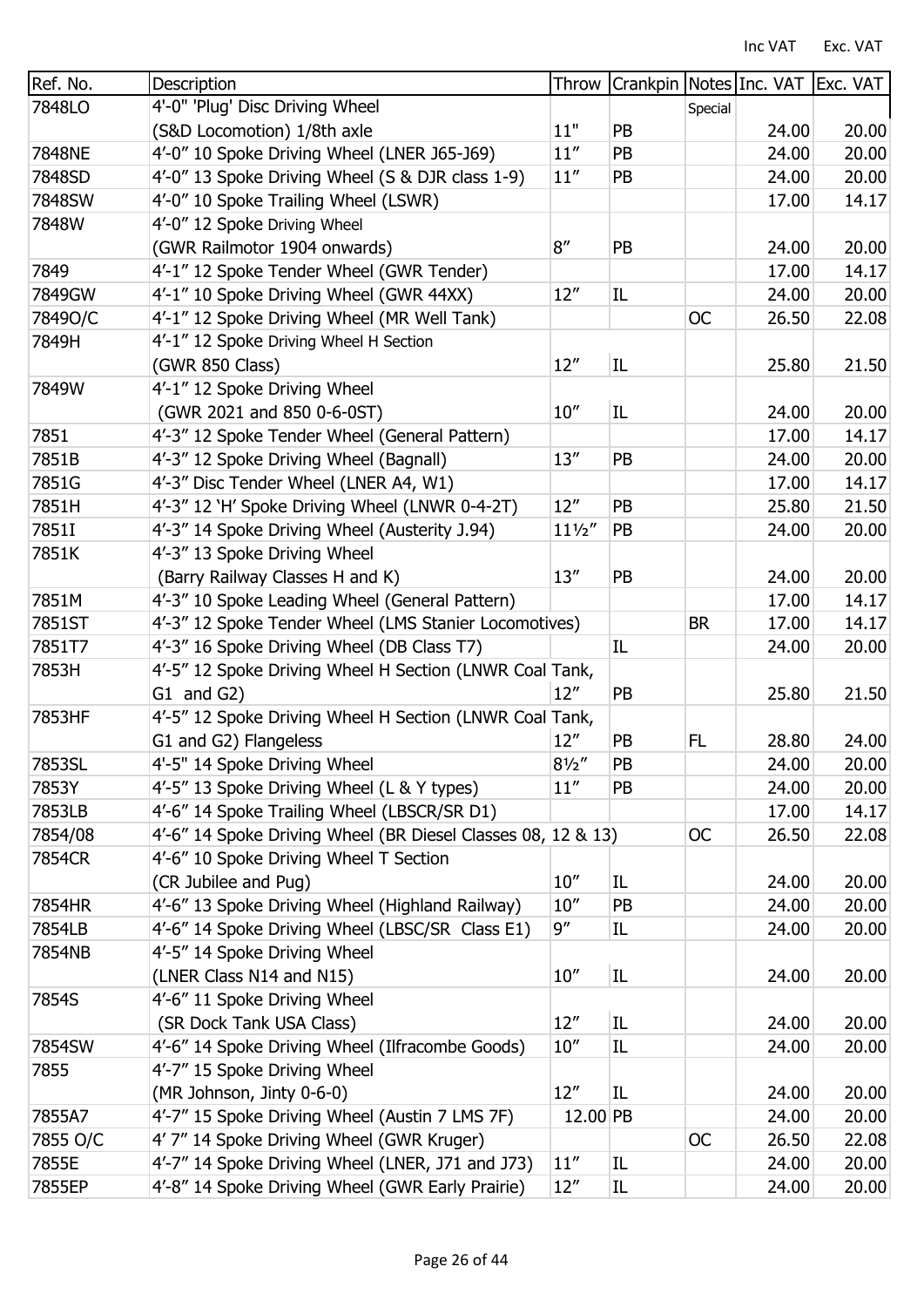| 13''<br>4'-8" 14 Spoke Driving Wheel (LNER 02)<br>PB<br>24.00<br>4'-7" 13 "Square" Spoke Trailing Wheel (GNR Stirling Single)<br>17.00<br>4'-7" 14 Spoke Driving Wheel (GWR)<br>15''<br>24.00<br>IL<br>15''<br>4'-7" 14 Spoke Driving Wheel (GWR 42xx)<br>20.00<br>IL<br>24.00<br>4'-7" 16 Spoke Driving Wheel<br>10''<br>PB<br>(GWR classes 1854 and 2721)<br>24.00<br>4'-7" 14 Spoke Trailing Wheel<br>17.00<br>4'-8" 14 Spoke Trailing Wheel (GWR DeGlehn/La France)<br>17.00<br>PB<br>4'-7" 13 Spoke Driving Wheel (LNWR type)<br>10''<br>FF<br>24.00<br>4' 7" 14 Spoke Driving Wheel (LNE J50/J 53, GW 45) 12"<br>PB<br>24.00<br>4'-7" 14 Spoke Driving Wheel<br>10''<br>PB<br>(57XX, 64XX, 74XX and 94XX)<br>24.00<br>14''<br>4'-8" 15 Spoke Driving Wheel (Stanier 8F)<br>PB<br>24.00<br><b>BR</b><br>14''<br>4'-8" 15 Spoke Driving Wheel<br>PB<br>24.00<br>4'-8" Driving Wheel (Riddles 2-8-0 and 2-10-0)<br>14''<br>PB<br>24.00<br>FG<br>4'-8" Driving Wheel<br>7856WDF<br>(Riddles 2-8-0 and 2-10-0) (Flangeless)<br>14''<br>PB<br>26.50<br>FG<br>4'-10" 15 Spoke Driving Wheel<br>11''<br>IL<br>24.00<br>4'-10" 16 Spoke Bogie Wheel (LBSCR)<br>17.00<br>12''<br>4'-10" 15 Spoke Driving Wheel (LNER J19, N7)<br>PB<br>24.00<br>4'-10" 14 Spoke Driving Wheel (MR Class 3130)<br>12''<br>24.00<br>IL<br>13''<br>5'-1" Bulleid-Firth-Brown Driving Wheel (SR Q1)<br><b>BFB</b><br>24.00<br>5'-0" 15 Spoke Driving Wheel (BR Class 2MT)<br>12''<br>PB<br><b>BR</b><br>24.00<br>14''<br>5'-0" 15 Spoke Driving Wheel (BR Class 9F)<br>PB<br><b>BR</b><br>24.00<br>5'-0" 15 Spoke Driving Wheel(BR Class 9F) Flangeless<br>14''<br>7860B9F<br>PB<br>26.50<br>22.08<br>BR FL<br>9''<br>5'-0" 16 Spoke Driving Wheel (CR)<br>IL<br>24.00<br>9''<br>7860H<br>5'-0" 15 Spoke Driving Wheel (HR Barney)<br>PB<br>20.00<br>24.00<br>5'-0" 16 Spoke Driving Wheel<br>7860Q<br>12''<br>24.00<br>(SR Maunsell Class Q)<br>IL<br>11''<br>5'-1" 16 Spoke Driving Wheel (Fowler 3F)<br>PB<br>24.00<br>7861GN<br>5'-1" 16 Spoke Driving Wheel<br>(LNER J5 and J6, GNR J22)<br>12''<br>PB<br>24.00<br>5'-1" 16 Spoke Driving Wheel<br>(LNER McDonnel 0-6-0, J22)<br>10''<br>24.00<br>IL<br>5'-1" 15 Spoke Driving Wheel (L & Y Aspinall 0-6-0)<br>12''<br>24.00<br>IL<br>5'-1" 15 Spoke Driving Wheel (LNER J11, GCR 9J)<br>11''<br>7861NE<br>PB<br>24.00<br>12''<br>5'-1" 18 Spoke Driving Wheel (DB T18)<br>24.00<br>7861T18<br>IL<br>5'-2" 16 Spoke Driving Wheel (MR Kirtley Class 1200)<br>78620/C<br><b>OC</b><br>26.50<br>5'-2" 16 Spoke Driving Wheel<br>7862GW<br>(GWR Dean Gds & Collett 2251)<br>10''<br>PB<br>24.00<br>13''<br>5'-2" 16 Spoke Driving Wheel (LNER L1 and K4)<br>24.00<br>7862NE<br>PB<br>5'-2" 15 Spoke Driving Wheel (LNW Cauliflower/Watf 12"<br>7862NW<br>PB<br>24.00<br>5'-2" 16 Spoke Driving Wheel (GWR)<br>7862W<br>10''<br>24.00<br>IL<br>5'-3" 16 Spoke Driving Wheel<br>(MR Deeley and Fowler 0-6-0)<br>11''<br>24.00<br>20.00<br>IL<br>5'-3" 15 Spoke Driving Wheel<br>7863HR | Ref. No. | Description | Throw |  | Crankpin Notes Inc. VAT Exc. VAT |
|----------------------------------------------------------------------------------------------------------------------------------------------------------------------------------------------------------------------------------------------------------------------------------------------------------------------------------------------------------------------------------------------------------------------------------------------------------------------------------------------------------------------------------------------------------------------------------------------------------------------------------------------------------------------------------------------------------------------------------------------------------------------------------------------------------------------------------------------------------------------------------------------------------------------------------------------------------------------------------------------------------------------------------------------------------------------------------------------------------------------------------------------------------------------------------------------------------------------------------------------------------------------------------------------------------------------------------------------------------------------------------------------------------------------------------------------------------------------------------------------------------------------------------------------------------------------------------------------------------------------------------------------------------------------------------------------------------------------------------------------------------------------------------------------------------------------------------------------------------------------------------------------------------------------------------------------------------------------------------------------------------------------------------------------------------------------------------------------------------------------------------------------------------------------------------------------------------------------------------------------------------------------------------------------------------------------------------------------------------------------------------------------------------------------------------------------------------------------------------------------------------------------------------------------------------------------------------------------------------------------------------------------------------------------------------------------------------------------------------------------------------------------------------------------------------------------------------------------------------------------------------------------------------------------------------------------------------------------------------------------------------------|----------|-------------|-------|--|----------------------------------|
| 14.17<br>20.00                                                                                                                                                                                                                                                                                                                                                                                                                                                                                                                                                                                                                                                                                                                                                                                                                                                                                                                                                                                                                                                                                                                                                                                                                                                                                                                                                                                                                                                                                                                                                                                                                                                                                                                                                                                                                                                                                                                                                                                                                                                                                                                                                                                                                                                                                                                                                                                                                                                                                                                                                                                                                                                                                                                                                                                                                                                                                                                                                                                                 | 7855GN   |             |       |  | 20.00                            |
|                                                                                                                                                                                                                                                                                                                                                                                                                                                                                                                                                                                                                                                                                                                                                                                                                                                                                                                                                                                                                                                                                                                                                                                                                                                                                                                                                                                                                                                                                                                                                                                                                                                                                                                                                                                                                                                                                                                                                                                                                                                                                                                                                                                                                                                                                                                                                                                                                                                                                                                                                                                                                                                                                                                                                                                                                                                                                                                                                                                                                | 7855GNS  |             |       |  |                                  |
|                                                                                                                                                                                                                                                                                                                                                                                                                                                                                                                                                                                                                                                                                                                                                                                                                                                                                                                                                                                                                                                                                                                                                                                                                                                                                                                                                                                                                                                                                                                                                                                                                                                                                                                                                                                                                                                                                                                                                                                                                                                                                                                                                                                                                                                                                                                                                                                                                                                                                                                                                                                                                                                                                                                                                                                                                                                                                                                                                                                                                | 7855GW   |             |       |  |                                  |
|                                                                                                                                                                                                                                                                                                                                                                                                                                                                                                                                                                                                                                                                                                                                                                                                                                                                                                                                                                                                                                                                                                                                                                                                                                                                                                                                                                                                                                                                                                                                                                                                                                                                                                                                                                                                                                                                                                                                                                                                                                                                                                                                                                                                                                                                                                                                                                                                                                                                                                                                                                                                                                                                                                                                                                                                                                                                                                                                                                                                                | 7855GW42 |             |       |  |                                  |
| 20.00<br>14.17<br>14.17<br>20.00<br>20.00<br>20.00<br>20.00<br>20.00<br>20.00<br>22.08<br>20.00<br>14.17<br>20.00<br>20.00<br>20.00<br>20.00<br>20.00<br>20.00<br>20.00<br>20.00<br>20.00<br>20.00<br>20.00<br>20.00<br>20.00<br>22.08<br>20.00<br>20.00<br>20.00<br>20.00                                                                                                                                                                                                                                                                                                                                                                                                                                                                                                                                                                                                                                                                                                                                                                                                                                                                                                                                                                                                                                                                                                                                                                                                                                                                                                                                                                                                                                                                                                                                                                                                                                                                                                                                                                                                                                                                                                                                                                                                                                                                                                                                                                                                                                                                                                                                                                                                                                                                                                                                                                                                                                                                                                                                     | 7855GWR  |             |       |  |                                  |
|                                                                                                                                                                                                                                                                                                                                                                                                                                                                                                                                                                                                                                                                                                                                                                                                                                                                                                                                                                                                                                                                                                                                                                                                                                                                                                                                                                                                                                                                                                                                                                                                                                                                                                                                                                                                                                                                                                                                                                                                                                                                                                                                                                                                                                                                                                                                                                                                                                                                                                                                                                                                                                                                                                                                                                                                                                                                                                                                                                                                                |          |             |       |  |                                  |
|                                                                                                                                                                                                                                                                                                                                                                                                                                                                                                                                                                                                                                                                                                                                                                                                                                                                                                                                                                                                                                                                                                                                                                                                                                                                                                                                                                                                                                                                                                                                                                                                                                                                                                                                                                                                                                                                                                                                                                                                                                                                                                                                                                                                                                                                                                                                                                                                                                                                                                                                                                                                                                                                                                                                                                                                                                                                                                                                                                                                                | 7855GWT  |             |       |  |                                  |
|                                                                                                                                                                                                                                                                                                                                                                                                                                                                                                                                                                                                                                                                                                                                                                                                                                                                                                                                                                                                                                                                                                                                                                                                                                                                                                                                                                                                                                                                                                                                                                                                                                                                                                                                                                                                                                                                                                                                                                                                                                                                                                                                                                                                                                                                                                                                                                                                                                                                                                                                                                                                                                                                                                                                                                                                                                                                                                                                                                                                                | 7855LF   |             |       |  |                                  |
|                                                                                                                                                                                                                                                                                                                                                                                                                                                                                                                                                                                                                                                                                                                                                                                                                                                                                                                                                                                                                                                                                                                                                                                                                                                                                                                                                                                                                                                                                                                                                                                                                                                                                                                                                                                                                                                                                                                                                                                                                                                                                                                                                                                                                                                                                                                                                                                                                                                                                                                                                                                                                                                                                                                                                                                                                                                                                                                                                                                                                | 7855NW   |             |       |  |                                  |
|                                                                                                                                                                                                                                                                                                                                                                                                                                                                                                                                                                                                                                                                                                                                                                                                                                                                                                                                                                                                                                                                                                                                                                                                                                                                                                                                                                                                                                                                                                                                                                                                                                                                                                                                                                                                                                                                                                                                                                                                                                                                                                                                                                                                                                                                                                                                                                                                                                                                                                                                                                                                                                                                                                                                                                                                                                                                                                                                                                                                                | 7855W    |             |       |  |                                  |
|                                                                                                                                                                                                                                                                                                                                                                                                                                                                                                                                                                                                                                                                                                                                                                                                                                                                                                                                                                                                                                                                                                                                                                                                                                                                                                                                                                                                                                                                                                                                                                                                                                                                                                                                                                                                                                                                                                                                                                                                                                                                                                                                                                                                                                                                                                                                                                                                                                                                                                                                                                                                                                                                                                                                                                                                                                                                                                                                                                                                                | 7855WP   |             |       |  |                                  |
|                                                                                                                                                                                                                                                                                                                                                                                                                                                                                                                                                                                                                                                                                                                                                                                                                                                                                                                                                                                                                                                                                                                                                                                                                                                                                                                                                                                                                                                                                                                                                                                                                                                                                                                                                                                                                                                                                                                                                                                                                                                                                                                                                                                                                                                                                                                                                                                                                                                                                                                                                                                                                                                                                                                                                                                                                                                                                                                                                                                                                |          |             |       |  |                                  |
|                                                                                                                                                                                                                                                                                                                                                                                                                                                                                                                                                                                                                                                                                                                                                                                                                                                                                                                                                                                                                                                                                                                                                                                                                                                                                                                                                                                                                                                                                                                                                                                                                                                                                                                                                                                                                                                                                                                                                                                                                                                                                                                                                                                                                                                                                                                                                                                                                                                                                                                                                                                                                                                                                                                                                                                                                                                                                                                                                                                                                | 7856S    |             |       |  |                                  |
|                                                                                                                                                                                                                                                                                                                                                                                                                                                                                                                                                                                                                                                                                                                                                                                                                                                                                                                                                                                                                                                                                                                                                                                                                                                                                                                                                                                                                                                                                                                                                                                                                                                                                                                                                                                                                                                                                                                                                                                                                                                                                                                                                                                                                                                                                                                                                                                                                                                                                                                                                                                                                                                                                                                                                                                                                                                                                                                                                                                                                | 7856SD   |             |       |  |                                  |
|                                                                                                                                                                                                                                                                                                                                                                                                                                                                                                                                                                                                                                                                                                                                                                                                                                                                                                                                                                                                                                                                                                                                                                                                                                                                                                                                                                                                                                                                                                                                                                                                                                                                                                                                                                                                                                                                                                                                                                                                                                                                                                                                                                                                                                                                                                                                                                                                                                                                                                                                                                                                                                                                                                                                                                                                                                                                                                                                                                                                                | 7856WD   |             |       |  |                                  |
|                                                                                                                                                                                                                                                                                                                                                                                                                                                                                                                                                                                                                                                                                                                                                                                                                                                                                                                                                                                                                                                                                                                                                                                                                                                                                                                                                                                                                                                                                                                                                                                                                                                                                                                                                                                                                                                                                                                                                                                                                                                                                                                                                                                                                                                                                                                                                                                                                                                                                                                                                                                                                                                                                                                                                                                                                                                                                                                                                                                                                |          |             |       |  |                                  |
|                                                                                                                                                                                                                                                                                                                                                                                                                                                                                                                                                                                                                                                                                                                                                                                                                                                                                                                                                                                                                                                                                                                                                                                                                                                                                                                                                                                                                                                                                                                                                                                                                                                                                                                                                                                                                                                                                                                                                                                                                                                                                                                                                                                                                                                                                                                                                                                                                                                                                                                                                                                                                                                                                                                                                                                                                                                                                                                                                                                                                |          |             |       |  |                                  |
|                                                                                                                                                                                                                                                                                                                                                                                                                                                                                                                                                                                                                                                                                                                                                                                                                                                                                                                                                                                                                                                                                                                                                                                                                                                                                                                                                                                                                                                                                                                                                                                                                                                                                                                                                                                                                                                                                                                                                                                                                                                                                                                                                                                                                                                                                                                                                                                                                                                                                                                                                                                                                                                                                                                                                                                                                                                                                                                                                                                                                | 7858GE   |             |       |  |                                  |
|                                                                                                                                                                                                                                                                                                                                                                                                                                                                                                                                                                                                                                                                                                                                                                                                                                                                                                                                                                                                                                                                                                                                                                                                                                                                                                                                                                                                                                                                                                                                                                                                                                                                                                                                                                                                                                                                                                                                                                                                                                                                                                                                                                                                                                                                                                                                                                                                                                                                                                                                                                                                                                                                                                                                                                                                                                                                                                                                                                                                                | 7858LB   |             |       |  |                                  |
|                                                                                                                                                                                                                                                                                                                                                                                                                                                                                                                                                                                                                                                                                                                                                                                                                                                                                                                                                                                                                                                                                                                                                                                                                                                                                                                                                                                                                                                                                                                                                                                                                                                                                                                                                                                                                                                                                                                                                                                                                                                                                                                                                                                                                                                                                                                                                                                                                                                                                                                                                                                                                                                                                                                                                                                                                                                                                                                                                                                                                | 7858E    |             |       |  |                                  |
|                                                                                                                                                                                                                                                                                                                                                                                                                                                                                                                                                                                                                                                                                                                                                                                                                                                                                                                                                                                                                                                                                                                                                                                                                                                                                                                                                                                                                                                                                                                                                                                                                                                                                                                                                                                                                                                                                                                                                                                                                                                                                                                                                                                                                                                                                                                                                                                                                                                                                                                                                                                                                                                                                                                                                                                                                                                                                                                                                                                                                | 7858M    |             |       |  |                                  |
|                                                                                                                                                                                                                                                                                                                                                                                                                                                                                                                                                                                                                                                                                                                                                                                                                                                                                                                                                                                                                                                                                                                                                                                                                                                                                                                                                                                                                                                                                                                                                                                                                                                                                                                                                                                                                                                                                                                                                                                                                                                                                                                                                                                                                                                                                                                                                                                                                                                                                                                                                                                                                                                                                                                                                                                                                                                                                                                                                                                                                | 7860     |             |       |  |                                  |
|                                                                                                                                                                                                                                                                                                                                                                                                                                                                                                                                                                                                                                                                                                                                                                                                                                                                                                                                                                                                                                                                                                                                                                                                                                                                                                                                                                                                                                                                                                                                                                                                                                                                                                                                                                                                                                                                                                                                                                                                                                                                                                                                                                                                                                                                                                                                                                                                                                                                                                                                                                                                                                                                                                                                                                                                                                                                                                                                                                                                                | 7860B2   |             |       |  |                                  |
|                                                                                                                                                                                                                                                                                                                                                                                                                                                                                                                                                                                                                                                                                                                                                                                                                                                                                                                                                                                                                                                                                                                                                                                                                                                                                                                                                                                                                                                                                                                                                                                                                                                                                                                                                                                                                                                                                                                                                                                                                                                                                                                                                                                                                                                                                                                                                                                                                                                                                                                                                                                                                                                                                                                                                                                                                                                                                                                                                                                                                | 7860B9   |             |       |  |                                  |
|                                                                                                                                                                                                                                                                                                                                                                                                                                                                                                                                                                                                                                                                                                                                                                                                                                                                                                                                                                                                                                                                                                                                                                                                                                                                                                                                                                                                                                                                                                                                                                                                                                                                                                                                                                                                                                                                                                                                                                                                                                                                                                                                                                                                                                                                                                                                                                                                                                                                                                                                                                                                                                                                                                                                                                                                                                                                                                                                                                                                                |          |             |       |  |                                  |
|                                                                                                                                                                                                                                                                                                                                                                                                                                                                                                                                                                                                                                                                                                                                                                                                                                                                                                                                                                                                                                                                                                                                                                                                                                                                                                                                                                                                                                                                                                                                                                                                                                                                                                                                                                                                                                                                                                                                                                                                                                                                                                                                                                                                                                                                                                                                                                                                                                                                                                                                                                                                                                                                                                                                                                                                                                                                                                                                                                                                                | 7860CR   |             |       |  |                                  |
|                                                                                                                                                                                                                                                                                                                                                                                                                                                                                                                                                                                                                                                                                                                                                                                                                                                                                                                                                                                                                                                                                                                                                                                                                                                                                                                                                                                                                                                                                                                                                                                                                                                                                                                                                                                                                                                                                                                                                                                                                                                                                                                                                                                                                                                                                                                                                                                                                                                                                                                                                                                                                                                                                                                                                                                                                                                                                                                                                                                                                |          |             |       |  |                                  |
|                                                                                                                                                                                                                                                                                                                                                                                                                                                                                                                                                                                                                                                                                                                                                                                                                                                                                                                                                                                                                                                                                                                                                                                                                                                                                                                                                                                                                                                                                                                                                                                                                                                                                                                                                                                                                                                                                                                                                                                                                                                                                                                                                                                                                                                                                                                                                                                                                                                                                                                                                                                                                                                                                                                                                                                                                                                                                                                                                                                                                |          |             |       |  |                                  |
|                                                                                                                                                                                                                                                                                                                                                                                                                                                                                                                                                                                                                                                                                                                                                                                                                                                                                                                                                                                                                                                                                                                                                                                                                                                                                                                                                                                                                                                                                                                                                                                                                                                                                                                                                                                                                                                                                                                                                                                                                                                                                                                                                                                                                                                                                                                                                                                                                                                                                                                                                                                                                                                                                                                                                                                                                                                                                                                                                                                                                |          |             |       |  |                                  |
|                                                                                                                                                                                                                                                                                                                                                                                                                                                                                                                                                                                                                                                                                                                                                                                                                                                                                                                                                                                                                                                                                                                                                                                                                                                                                                                                                                                                                                                                                                                                                                                                                                                                                                                                                                                                                                                                                                                                                                                                                                                                                                                                                                                                                                                                                                                                                                                                                                                                                                                                                                                                                                                                                                                                                                                                                                                                                                                                                                                                                | 7861     |             |       |  |                                  |
|                                                                                                                                                                                                                                                                                                                                                                                                                                                                                                                                                                                                                                                                                                                                                                                                                                                                                                                                                                                                                                                                                                                                                                                                                                                                                                                                                                                                                                                                                                                                                                                                                                                                                                                                                                                                                                                                                                                                                                                                                                                                                                                                                                                                                                                                                                                                                                                                                                                                                                                                                                                                                                                                                                                                                                                                                                                                                                                                                                                                                |          |             |       |  |                                  |
|                                                                                                                                                                                                                                                                                                                                                                                                                                                                                                                                                                                                                                                                                                                                                                                                                                                                                                                                                                                                                                                                                                                                                                                                                                                                                                                                                                                                                                                                                                                                                                                                                                                                                                                                                                                                                                                                                                                                                                                                                                                                                                                                                                                                                                                                                                                                                                                                                                                                                                                                                                                                                                                                                                                                                                                                                                                                                                                                                                                                                |          |             |       |  |                                  |
|                                                                                                                                                                                                                                                                                                                                                                                                                                                                                                                                                                                                                                                                                                                                                                                                                                                                                                                                                                                                                                                                                                                                                                                                                                                                                                                                                                                                                                                                                                                                                                                                                                                                                                                                                                                                                                                                                                                                                                                                                                                                                                                                                                                                                                                                                                                                                                                                                                                                                                                                                                                                                                                                                                                                                                                                                                                                                                                                                                                                                | 7861I    |             |       |  |                                  |
|                                                                                                                                                                                                                                                                                                                                                                                                                                                                                                                                                                                                                                                                                                                                                                                                                                                                                                                                                                                                                                                                                                                                                                                                                                                                                                                                                                                                                                                                                                                                                                                                                                                                                                                                                                                                                                                                                                                                                                                                                                                                                                                                                                                                                                                                                                                                                                                                                                                                                                                                                                                                                                                                                                                                                                                                                                                                                                                                                                                                                |          |             |       |  |                                  |
|                                                                                                                                                                                                                                                                                                                                                                                                                                                                                                                                                                                                                                                                                                                                                                                                                                                                                                                                                                                                                                                                                                                                                                                                                                                                                                                                                                                                                                                                                                                                                                                                                                                                                                                                                                                                                                                                                                                                                                                                                                                                                                                                                                                                                                                                                                                                                                                                                                                                                                                                                                                                                                                                                                                                                                                                                                                                                                                                                                                                                | 7861LY   |             |       |  |                                  |
|                                                                                                                                                                                                                                                                                                                                                                                                                                                                                                                                                                                                                                                                                                                                                                                                                                                                                                                                                                                                                                                                                                                                                                                                                                                                                                                                                                                                                                                                                                                                                                                                                                                                                                                                                                                                                                                                                                                                                                                                                                                                                                                                                                                                                                                                                                                                                                                                                                                                                                                                                                                                                                                                                                                                                                                                                                                                                                                                                                                                                |          |             |       |  |                                  |
|                                                                                                                                                                                                                                                                                                                                                                                                                                                                                                                                                                                                                                                                                                                                                                                                                                                                                                                                                                                                                                                                                                                                                                                                                                                                                                                                                                                                                                                                                                                                                                                                                                                                                                                                                                                                                                                                                                                                                                                                                                                                                                                                                                                                                                                                                                                                                                                                                                                                                                                                                                                                                                                                                                                                                                                                                                                                                                                                                                                                                |          |             |       |  |                                  |
|                                                                                                                                                                                                                                                                                                                                                                                                                                                                                                                                                                                                                                                                                                                                                                                                                                                                                                                                                                                                                                                                                                                                                                                                                                                                                                                                                                                                                                                                                                                                                                                                                                                                                                                                                                                                                                                                                                                                                                                                                                                                                                                                                                                                                                                                                                                                                                                                                                                                                                                                                                                                                                                                                                                                                                                                                                                                                                                                                                                                                |          |             |       |  |                                  |
|                                                                                                                                                                                                                                                                                                                                                                                                                                                                                                                                                                                                                                                                                                                                                                                                                                                                                                                                                                                                                                                                                                                                                                                                                                                                                                                                                                                                                                                                                                                                                                                                                                                                                                                                                                                                                                                                                                                                                                                                                                                                                                                                                                                                                                                                                                                                                                                                                                                                                                                                                                                                                                                                                                                                                                                                                                                                                                                                                                                                                |          |             |       |  |                                  |
|                                                                                                                                                                                                                                                                                                                                                                                                                                                                                                                                                                                                                                                                                                                                                                                                                                                                                                                                                                                                                                                                                                                                                                                                                                                                                                                                                                                                                                                                                                                                                                                                                                                                                                                                                                                                                                                                                                                                                                                                                                                                                                                                                                                                                                                                                                                                                                                                                                                                                                                                                                                                                                                                                                                                                                                                                                                                                                                                                                                                                |          |             |       |  |                                  |
|                                                                                                                                                                                                                                                                                                                                                                                                                                                                                                                                                                                                                                                                                                                                                                                                                                                                                                                                                                                                                                                                                                                                                                                                                                                                                                                                                                                                                                                                                                                                                                                                                                                                                                                                                                                                                                                                                                                                                                                                                                                                                                                                                                                                                                                                                                                                                                                                                                                                                                                                                                                                                                                                                                                                                                                                                                                                                                                                                                                                                |          |             |       |  |                                  |
|                                                                                                                                                                                                                                                                                                                                                                                                                                                                                                                                                                                                                                                                                                                                                                                                                                                                                                                                                                                                                                                                                                                                                                                                                                                                                                                                                                                                                                                                                                                                                                                                                                                                                                                                                                                                                                                                                                                                                                                                                                                                                                                                                                                                                                                                                                                                                                                                                                                                                                                                                                                                                                                                                                                                                                                                                                                                                                                                                                                                                |          |             |       |  |                                  |
|                                                                                                                                                                                                                                                                                                                                                                                                                                                                                                                                                                                                                                                                                                                                                                                                                                                                                                                                                                                                                                                                                                                                                                                                                                                                                                                                                                                                                                                                                                                                                                                                                                                                                                                                                                                                                                                                                                                                                                                                                                                                                                                                                                                                                                                                                                                                                                                                                                                                                                                                                                                                                                                                                                                                                                                                                                                                                                                                                                                                                |          |             |       |  |                                  |
|                                                                                                                                                                                                                                                                                                                                                                                                                                                                                                                                                                                                                                                                                                                                                                                                                                                                                                                                                                                                                                                                                                                                                                                                                                                                                                                                                                                                                                                                                                                                                                                                                                                                                                                                                                                                                                                                                                                                                                                                                                                                                                                                                                                                                                                                                                                                                                                                                                                                                                                                                                                                                                                                                                                                                                                                                                                                                                                                                                                                                | 7863     |             |       |  |                                  |
|                                                                                                                                                                                                                                                                                                                                                                                                                                                                                                                                                                                                                                                                                                                                                                                                                                                                                                                                                                                                                                                                                                                                                                                                                                                                                                                                                                                                                                                                                                                                                                                                                                                                                                                                                                                                                                                                                                                                                                                                                                                                                                                                                                                                                                                                                                                                                                                                                                                                                                                                                                                                                                                                                                                                                                                                                                                                                                                                                                                                                |          |             |       |  |                                  |
|                                                                                                                                                                                                                                                                                                                                                                                                                                                                                                                                                                                                                                                                                                                                                                                                                                                                                                                                                                                                                                                                                                                                                                                                                                                                                                                                                                                                                                                                                                                                                                                                                                                                                                                                                                                                                                                                                                                                                                                                                                                                                                                                                                                                                                                                                                                                                                                                                                                                                                                                                                                                                                                                                                                                                                                                                                                                                                                                                                                                                |          |             |       |  |                                  |
| (Highland Jones Goods)<br>13"<br>PB<br>24.00<br>20.00                                                                                                                                                                                                                                                                                                                                                                                                                                                                                                                                                                                                                                                                                                                                                                                                                                                                                                                                                                                                                                                                                                                                                                                                                                                                                                                                                                                                                                                                                                                                                                                                                                                                                                                                                                                                                                                                                                                                                                                                                                                                                                                                                                                                                                                                                                                                                                                                                                                                                                                                                                                                                                                                                                                                                                                                                                                                                                                                                          |          |             |       |  |                                  |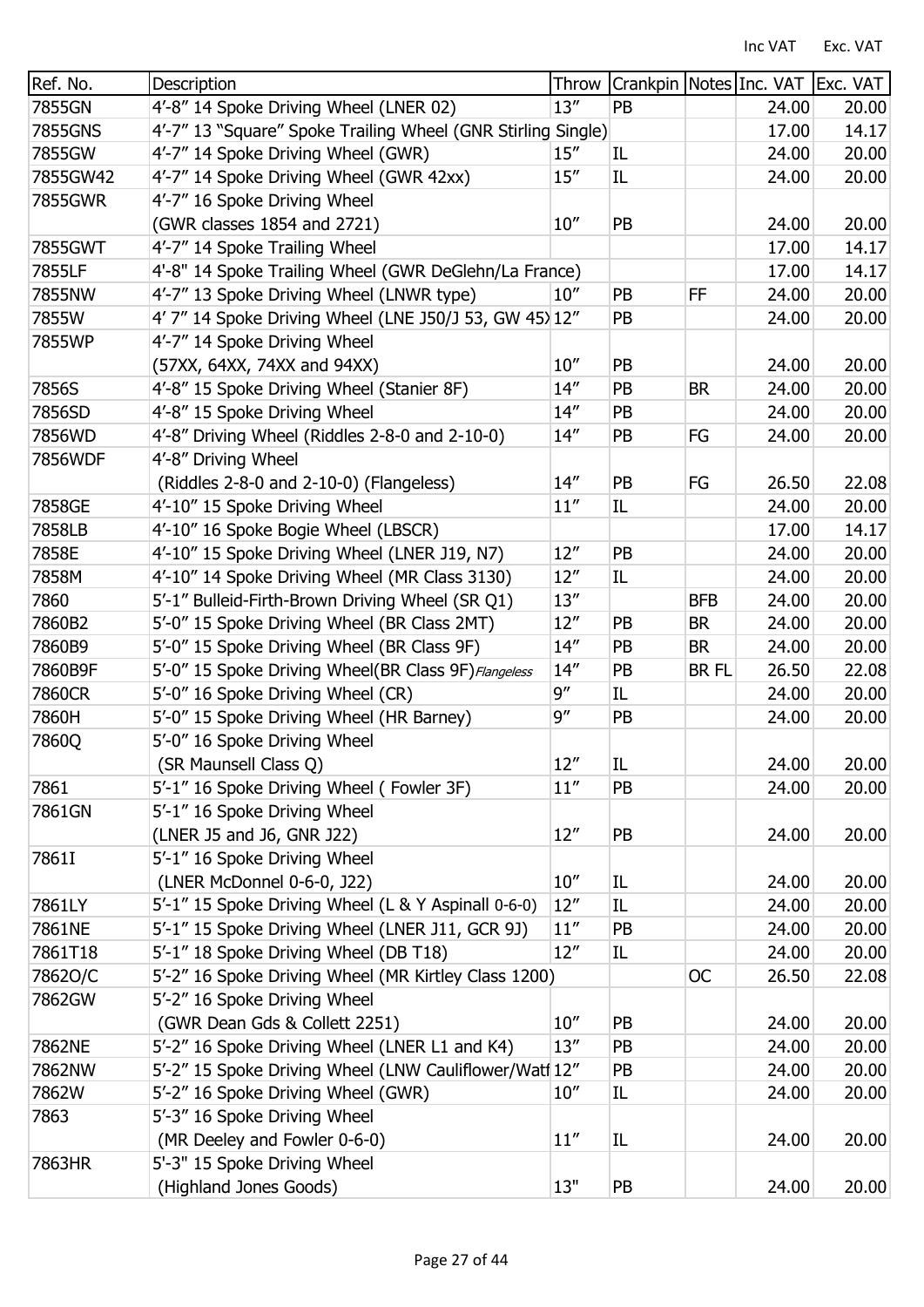| Ref. No. | Description                                                 | Throw  | Crankpin   Notes   Inc. VAT |           |       | Exc. VAT |
|----------|-------------------------------------------------------------|--------|-----------------------------|-----------|-------|----------|
| 7863B3   | 5'-3" 16 Spoke Driving Wheel (BR 3MT and 4MT)               | 13''   | <b>PB</b>                   | <b>BR</b> | 24.00 | 20.00    |
| 7863GW31 | 5'-3" 18 Spoke Driving Wheel (GWR Collett 31xx)             | $15''$ | PB                          |           | 24.00 | 20.00    |
| 7866HC   | 5'-6" 17 Spoke Driving Wheel                                |        |                             |           |       |          |
|          | (LMS 5P and 4F, Hughes Crab)                                | 12''   | IL                          |           | 24.00 | 20.00    |
| 7866LB   | 5'-6" 18 Spoke Driving Wheel                                |        |                             |           |       |          |
|          | (LBSCR and SR Class D1)                                     | 9''    | IL                          |           | 24.00 | 20.00    |
| 7866MSW  | 5'-6" 18 Spoke Driving Wheel (M&SWJR)                       | 12"    | IL                          |           | 24.00 | 20.00    |
| 7866N    | 5'-6" 17 Spoke Driving Wheel (SR Class N)                   | 14''   | PB                          |           | 24.00 | 20.00    |
| 7866SE   | 5'-6" 16 Spoke Driving Wheel (SE & CR Class H)              | 11''   | IL                          |           | 24.00 | 20.00    |
| 7866ST   | 5'-6" 17 Spoke Driving Wheel                                |        |                             |           |       |          |
|          | (LMS and BR Stanier Mogul)                                  | 13''   | PB                          | <b>BR</b> | 24.00 | 20.00    |
| 7866SW   | 5'-7" 18 Spoke Driving Wheel (Beattie Well Tank)            | 10''   | IL                          |           | 24.00 | 20.00    |
| 7867     | 5'-7" 18 Spoke Driving Wheel (LNER, V1, V3, V4, N1, N2, K3, |        |                             |           |       |          |
|          | A1, L & Y K2/K3)                                            | 12''   | <b>PB</b>                   |           | 24.00 | 20.00    |
| 7867E    | 5'-7" 16 Spoke Driving Wheel (NER)                          | 11''   | PB                          |           | 24.00 | 20.00    |
| 7867L    | 5'-7" 18 Spoke Driving Wheel (LSWR M7)                      | 9''    | IL                          |           | 24.00 | 20.00    |
| 7867M    | 5'-7" 17 Spoke Driving Wheel (MR Flatiron)                  | 11''   | PB                          |           | 24.00 | 20.00    |
| 7867S    | 5'-7" 18 Spoke Driving Wheel (LSWR Adams Radial)            | 11''   | IL                          |           | 24.00 | 20.00    |
| 7867S15I | 5'-7" 18 Spoke Driving Wheel (SR Maunsell S15)              | 14''   | IL                          |           | 24.00 | 20.00    |
| 7867S15P | 5'-7" 18 Spoke Driving Wheel (LSWR Urie S15)                | 14''   | PB                          |           | 24.00 | 20.00    |
| 7867SW   | 5'-7" 18 Spoke Driving Wheel (LSWR)                         | 12''   | PB                          |           | 24.00 | 20.00    |
| 7868B4   | 5'-8" 18 Spoke Driving Wheel (BR Class 4MT)                 | 15''   | PB                          | <b>BR</b> | 24.00 | 20.00    |
| 7868B16  | 5'-8" 20 Spoke Driving Wheel (LNER B16)                     | 13''   | IL                          |           | 24.00 | 20.00    |
| 7868GW   | 5'-8" 18 Spoke Driving Wheel (GWR 51XX and 61XX) 15"        |        | PB                          |           | 24.00 | 20.00    |
| 7868GW51 | 5' 8" 18 Spoke Driving Wheel (Collett version)              | 15''   | PB                          |           | 24.00 | 20.00    |
| 7868LY   | 5'-8" 17 Spoke Driving Wheel                                |        |                             |           |       |          |
|          | (L & Y Barton Wright 0-4-4 tank)                            | 8''    | <b>PB</b>                   |           | 24.00 | 20.00    |
| 7868NW   | 5'-8" 16 Spoke Driving Wheel (LNWR Webb Tank)               | 10''   | PB                          |           | 24.00 | 20.00    |
| 7868O/C  | 5'-8" 18 Spoke Driving Wheel (GWR Bulldog, Duke etc)        |        |                             | <b>OC</b> | 26.50 | 22.08    |
| 7868W    | 5'-8" 18 Spoke Driving Wheel                                |        |                             |           |       |          |
|          | (GWR Moguls, Granges etc.)                                  | 15''   | IL                          |           | 24.00 | 20.00    |
| 7869CR   | 5'-9" 20 Spoke Driving Wheel (CR)                           | 8''    | IL                          |           | 24.00 | 20.00    |
| 7869E    | 5'-9" 18 Spoke Driving Wheel (LNER C15, C16)                | 10''   | IL                          |           | 24.00 | 20.00    |
| 7869F    | 5'-9" 17 Spoke Driving Wheel (French)                       | 13''   | IL                          |           | 24.00 | 20.00    |
| 7869M    | 5'-9" 18 Spoke Driving Wheel (LNER M2 and H2)               | 12''   | PB                          |           | 24.00 | 20.00    |
| 7869ST   | 5'-9" 18 Spoke Driving Wheel (Stanier 2-6-4T                | 14''   | PB                          | <b>BR</b> | 24.00 | 20.00    |
| 7872     | 6'-0" 20 Spoke Driving Wheel (General Pattern)              | 12''   | PB                          |           | 24.00 | 20.00    |
| 78720/C  | 6'-0" 18 Spoke Driving Wheel (General Pattern)              |        |                             | <b>OC</b> | 26.50 | 22.08    |
| 7872GWH  | 6'-0" 20 Spoke Driving Wheel (GWR Hall)                     | 15''   | PB                          |           | 24.00 | 20.00    |
| 7872H    | 6'-0" 19 Spoke Driving Wheel                                |        |                             |           |       |          |
|          | (HR Small Ben and Big Ben)                                  | 9''    | PB                          |           | 24.00 | 20.00    |
| 7872HB   | 6'-0" 18 Spoke Driving Wheel                                |        |                             |           |       |          |
|          | (Hull & Barnsley Class C)                                   | 12"    | IL                          |           | 24.00 | 20.00    |
| 7872NE   | 6'-0" 20 Spoke Driving Wheel (LNER D32)                     | 10''   | IL                          |           | 24.00 | 20.00    |
| 7872ST   | 6'-0" 19 Spoke Driving Wheel (LMS Stanier Class 5)          | 12''   | PB                          | <b>BR</b> | 24.00 | 20.00    |
| 7872SW   | 6'-0" 20 Spoke Driving Wheel (LSWR)                         | 12''   | IL                          |           | 24.00 | 20.00    |
| 7872U    | 6'-0" 19 Spoke Driving Wheel (SR Class U)                   | 14''   | PB                          |           | 24.00 | 20.00    |
|          |                                                             |        |                             |           |       |          |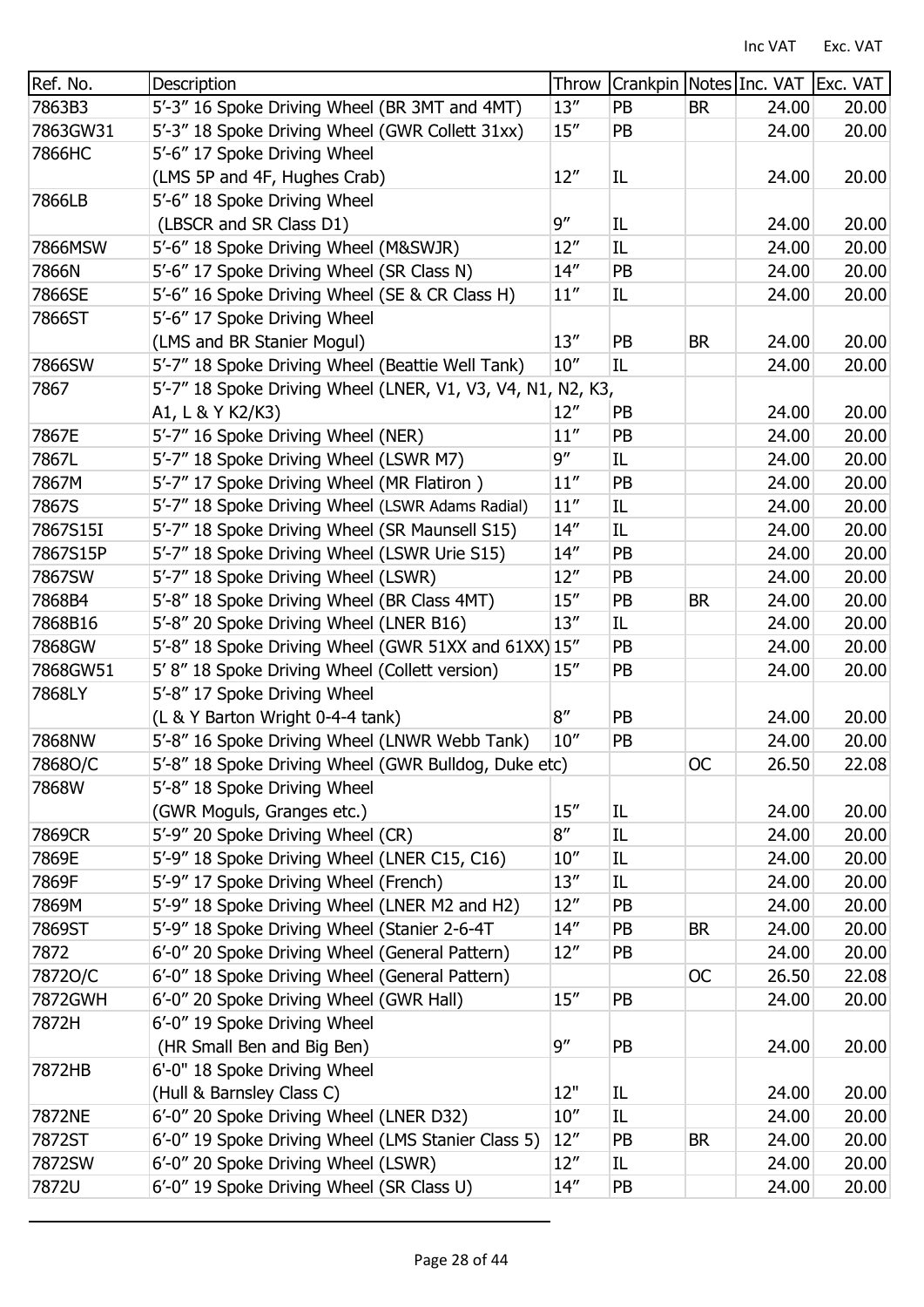| Ref. No. | Description                                                | Throw               |    |            | Crankpin Notes Inc. VAT Exc. VAT |       |
|----------|------------------------------------------------------------|---------------------|----|------------|----------------------------------|-------|
| 7873CR   | 6'-1" 22 Spoke Driving Wheel                               |                     |    |            |                                  |       |
|          | (CR Classes 60 and 956)                                    | 13''                | IL |            | 24.00                            | 20.00 |
| 7874     | 6'-2" Bulleid-Firth-Brown Driving Wheel                    |                     |    |            |                                  |       |
|          | (SR Bullied Pacific)                                       | 13''                |    | <b>BFB</b> | 24.00                            | 20.00 |
| 7874B5   | 6'-2" 20 Spoke Driving Wheel (BR Standard Class 5)         | 14''                | PB | <b>BR</b>  | 24.00                            | 20.00 |
| 7874B7   | 6' 2" 20 Spoke Driving Wheel (BR Standard Class 7)         | 14''                | PB | <b>BR</b>  | 24.00                            | 20.00 |
| 7874G    | 6'-2" 18 Spoke Driving Wheel (LNER V2 and B1)              | 13''                | PB |            | 24.00                            | 20.00 |
| 7875GW   | 6'-3" 21 Spoke Driving Wheel (GWR County)                  | 15''                | PB |            | 24.00                            | 20.00 |
| 7875LY   | 6'-3" 19 Spoke Driving Wheel (L&YR)                        | 13''                | PB |            | 24.00                            | 20.00 |
| 7875NW   | 6'-3" 20 Spoke Driving Wheel                               |                     |    |            |                                  |       |
|          | (LNWR Experiment/Pr of Wales)                              | 12''                | IL |            | 24.00                            | 20.00 |
| 7878     | 6'-6" 22 Spoke Driving Wheel (General Pattern)             | 14''                | PB |            | 24.00                            | 20.00 |
| 7878D    | 6'-6" 22 Spoke Driving Wheel                               |                     |    |            |                                  |       |
|          | (Drummond and McIntosh)                                    | 12''                | IL |            | 24.00                            | 20.00 |
| 7878F    | 2000mm 21 Spoke Driving Wheel                              |                     |    |            |                                  |       |
|          | (Paris-Orlean 2-4-2)                                       | 325mm PB            |    |            | 24.00                            | 20.00 |
| 7878GE   | 6'-6" 20 Spoke Driving Wheel (LNER B12)                    | 12''                | PB |            | 24.00                            | 20.00 |
| 7878GWK  | 6'-6" 22 Spoke Driving Wheel (GWR King)                    | 14''                | PB |            | 24.00                            | 20.00 |
| 7878LBB  | 6'-6" 20 Spoke Driving Wheel (LBSCR Stroudley 'Belgravia') |                     |    | <b>OC</b>  | 26.50                            | 22.08 |
| 7878LBG  | 6'-6" 22 Spoke Driving Wheel (LBSCR Stroudley Class G)     |                     |    | <b>OC</b>  | 26.50                            | 22.08 |
| 7878LTS  | 6'-6" 18 Spoke Driving Wheel (LT&SR 4-4-2T)                | 13''                | IL |            | 24.00                            | 20.00 |
| 7878M    | 6'-6" 20 Spoke Driving Wheel                               |                     |    |            |                                  |       |
|          | (MR Johnson Cl 2, 999 & 1312)                              | 12''                | IL |            | 24.00                            | 20.00 |
| 7878NB   | 6'-6" 22 Spoke Driving Wheel (LNER D29/30)                 | 10''                | IL |            | 24.00                            | 20.00 |
| 7878ST   | 6'-6" 21 Spoke Driving Wheel (LMS 7P 'Princess')           | 14''                | PB | <b>BR</b>  | 24.00                            | 20.00 |
| 7878SW   | 6'-6" 22 Spoke Driving Wheel (LSWR T9)                     | 9''                 | IL |            | 24.00                            | 20.00 |
| 7879SW   | 6'-7" 22 Spoke Driving Wheel (LSWR T3)                     | 13''                | IL |            | 24.00                            | 20.00 |
| 7879LB   | 6'7" Driving Wheel 20 Spoke LBSC H2                        |                     |    |            | 24.00                            | 20.00 |
| 7880CT   | 6'-8" 22 Spoke Driving Wheel (County/County tank)          | $15^{\prime\prime}$ | IL |            | 24.00                            | 20.00 |
| 7880G    | 6'-8" 20 Spoke Driving Wheel                               |                     |    |            |                                  |       |
|          | (LNER Classes A3, A4, B17, & W1)                           | 13''                | PB |            | 24.00                            | 20.00 |
| 7880LF   | 6'-8" 20 Spoke Driving Wheel                               |                     |    |            |                                  |       |
|          | (GWR DeGlehn/La France)                                    | 13''                | PB |            | 24.00                            | 20.00 |
| 7881F    | 6'-9" 21 Spoke Driving Wheel                               |                     |    |            |                                  |       |
|          | (LMS Fowler 6P Royal Scott)                                | 13''                | IL |            | 24.00                            | 20.00 |
| 7881M    | 6'-9" 22 Spoke Driving Wheel (MR Johnson 800)              | 13''                | PB |            | 24.00                            | 20.00 |
| 7881NE   | 6'-9" 20 Spoke Driving Wheel                               |                     |    |            |                                  |       |
|          | (LNER D10, D11 Director, MR 207)                           | 13''                | IL |            | 24.00                            | 20.00 |
| 7881NW   | 6'-9" 20 Spoke Driving Wheel (LNWR Claughton George V,     |                     |    |            |                                  |       |
|          | Precursor, LMS Patriot (early batch) Large Boss            | 13''                | IL |            | 24.00                            | 20.00 |
| 78810/C  | 6'-9" 22 Spoke Driving Wheel (GC-Parker 6D, 6DB, LNER D8)  |                     |    | <b>OC</b>  | 26.50                            | 22.08 |
| 7881ST   | 6'-9" 21 Spoke Driving Wheel (LMS Stanier Pacific)         | 14''                | PB | <b>BR</b>  | 24.00                            | 20.00 |
| 7881W    | 6'-8" 22 Spoke Driving Wheel (GWR)                         | 13''                | IL |            | 24.00                            | 20.00 |
| 7884     | 7'-0" 22 Spoke Driving Wheel (MR Johnson Classes 197,      |                     |    |            |                                  |       |
|          | and 1327, Deeley 1005)                                     | 13''                | IL |            | 24.00                            | 20.00 |
| 7884CR   | 7'-0" 24 Spoke Driving Wheel (CR 123 - Single Wheeler)     |                     |    | <b>SW</b>  | 24.00                            | 20.00 |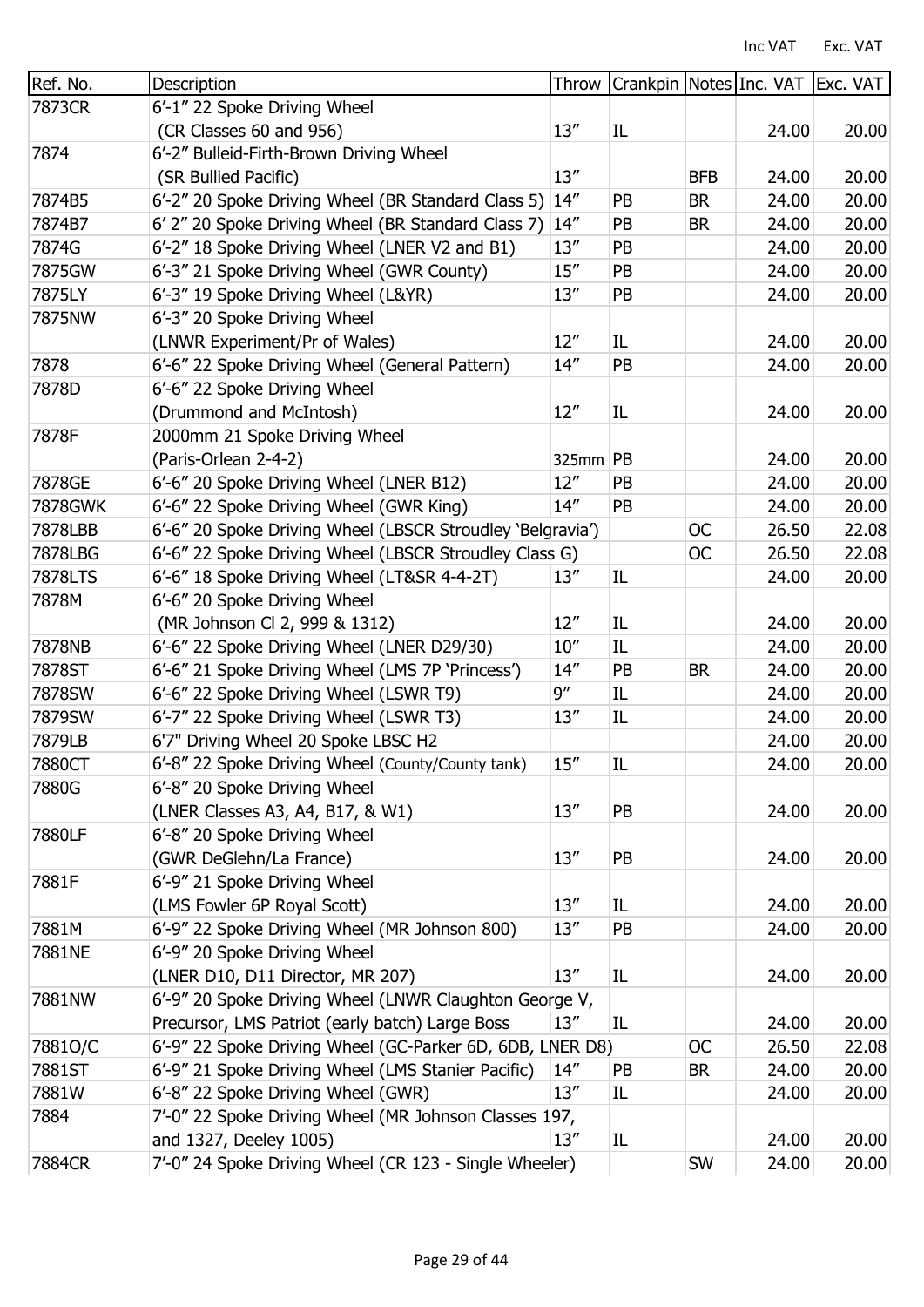| Ref. No. | Description                                                      | Throw               |    |           | Crankpin   Notes   Inc. VAT | Exc. VAT |
|----------|------------------------------------------------------------------|---------------------|----|-----------|-----------------------------|----------|
| 7884GB1  | 7' 0" 20 Spoke Driving Wheel                                     |                     |    |           |                             |          |
|          | (LNWR 'Greater Britain')                                         | 12''                | IL |           | 24.00                       | 20.00    |
| 7884GB2  | 7'-0" 20 Spoke Driving Wheel (LNWR 'Greater Britain')            |                     |    | <b>NC</b> | 24.00                       | 20.00    |
| 7884GE   | 7'-0" 21 Spoke Driving Wheel                                     |                     |    |           |                             |          |
|          | (LNER Classes D15 and 16)                                        | 11''                | PB |           | 24.00                       | 20.00    |
| 7884NW   | 7'-0" 20 Spoke Driving Wheel (LNWR) Large Boss                   | 12''                | IL |           | 24.00                       | 20.00    |
| 7884O/C  | 7'-0" 22 Spoke Driving Wheel (GWR Armstrong)                     |                     |    | <b>OC</b> | 25.20                       | 21.00    |
| 7884SE   | 7'-0" 20 Spoke Driving Wheel (SECR Class B/F/F1)                 | 11.00 PB            |    |           | 24.00                       | 20.00    |
| 7884Q    | 7'-0" 22 Spoke Driving Wheel (GWR Queen)                         |                     |    | <b>NC</b> | 24.00                       | 20.00    |
| 7886LY   | 7'-2" 22 Spoke Driving Wheel                                     |                     |    |           |                             |          |
|          | (L & Y Aspinall 1400 Class)                                      | 9''                 | PB |           | 24.00                       | 20.00    |
| 7890C    | 7'-6" 22 Spoke Driving Wheel                                     |                     |    |           |                             |          |
|          | ("Crampton") Circular Boss                                       | $11^{\prime\prime}$ | IL |           | 24.00                       | 20.00    |
| 7890M    | 7'-6" 20 Spoke Driving Wheel (MR Johnson -Single)                |                     |    | <b>NC</b> | 24.00                       | 20.00    |
| 7893GW   | 7'-9" 24 Spoke Driving Wheel (GWR 'single')                      |                     |    | <b>NC</b> | 26.50                       | 22.08    |
| 7893NW   | 7'-9" 22 Spoke Driving Wheel (LNWR Lady)                         | 12''                | PB |           | 26.50                       | 22.08    |
| 7897     | 8'-1" 28 Spoke Driving Wheel (Caledonian)                        | 12''                | PB |           | 26.50                       | 22.08    |
| 7897GNS  | 8'-1" 24 Spoke Driving Wheel (GNR Stirling Single)               | 14''                | PB |           | 26.50                       | 22.08    |
|          | you require extended journal screw for outside bearings Ref 7319 |                     |    |           |                             |          |
| 7835MF   | 2'-11" 8 Spoke Bogie Wheel (GWR DeGlehn)                         |                     |    |           | 17.80                       | 14.83    |
| 7836ARMF | 3'-0" 9 Spoke Bogie Wheel (Adams Radial) ('Square Spokes')       |                     |    |           | 17.80                       | 14.83    |
| 7836KMF  | 3'-0" 10 Spoke Bogie Wheel (GWR King bogie, leading)             |                     |    |           | 17.80                       | 14.83    |
| 7836LYMF | 3'-0" 9 Spoke Bogie Wheel (L&YR) ('Oval' Spokes)                 |                     |    |           | 17.80                       | 14.83    |
| 7836MF   | 3'-0" 10 Spoke Bogie Wheel (GWR types)                           |                     |    |           | 17.80                       | 14.83    |
| 7836STMF | 3'-0" 9 Spoke Bevel Rim Bogie Wheel (LMS Stanier Pacifics)       |                     |    | <b>BR</b> | 17.80                       | 14.83    |
| 7837MF   | 3'-1" 10 Spoke Bogie Wheel (General Pattern)                     |                     |    |           | 17.80                       | 14.83    |
| 7838GMF  | 3'-2" 10 Spoke Bogie Wheel (LNER Classes A3, A4 and V2)          |                     |    |           | 17.80                       | 14.83    |
| 7838MF   | 3'-1" Bulleid-Firth-Brown Bogie Wheel (SR Pacifics)              |                     |    |           | 17.80                       | 14.83    |
| 7839STMF | 3'-3" 10 Spoke Bogie Wheel                                       |                     |    |           | 17.80                       | 14.83    |
| 7842ARMF | 3'-6" 10 Spoke Trailing Wheel (Adams Radial)                     |                     |    |           | 17.80                       | 14.83    |
| 7843MF   | 3'-7" 10 Spoke Bogie/Tender (General Pattern)                    |                     |    |           | 17.80                       | 14.83    |
| 7843NEMF | 3'-7" 12 Spoke Bogie/Tender (LNER and NER)                       |                     |    |           | 17.80                       | 14.83    |
| 7843SWMF | 3'-7" 10 Spoke Tender Wheel (LSWR Class T9)                      |                     |    |           | 17.80                       | 14.83    |
| 7844MF   | 3'-7" Bulleid-Firth-Brown Tender/Bogie Wheel (SR Pacific)        |                     |    |           | 17.80                       | 14.83    |
| 7845MF   | 3'-9" Disc Tender Wheel                                          |                     |    |           | 17.80                       | 14.83    |
| 7845SMF  | 3'-9" 11 Spoke Bevel Rim Trailing Wheel (LMS Duchess)            |                     |    | <b>BR</b> | 17.80                       | 14.83    |
| 7845SWMF | 3'-9" 10 Spoke (LSWR)                                            |                     |    |           | 17.80                       | 14.83    |
| 7848MF   | 4'-0" 12 Spoke Tender Wheel                                      |                     |    |           | 17.80                       | 14.83    |
| 7849MF   | 4'-1" 12 Spoke Tender Wheel (GWR)                                |                     |    |           | 17.80                       | 14.83    |
| 7851GMF  | 4'-3" Disc Tender Wheel (LNER Classes A4 and W1)                 |                     |    |           | 17.80                       | 14.83    |
| 7851MF   | 4'-3" 12 Spoke Tender (General Pattern)                          |                     |    |           | 17.80                       | 14.83    |
| 7851STMF | 4'-3" 12 Spoke Bevel Rim Tender Wheel (LMS Stanier Locos)        |                     |    | <b>BR</b> | 17.80                       | 14.83    |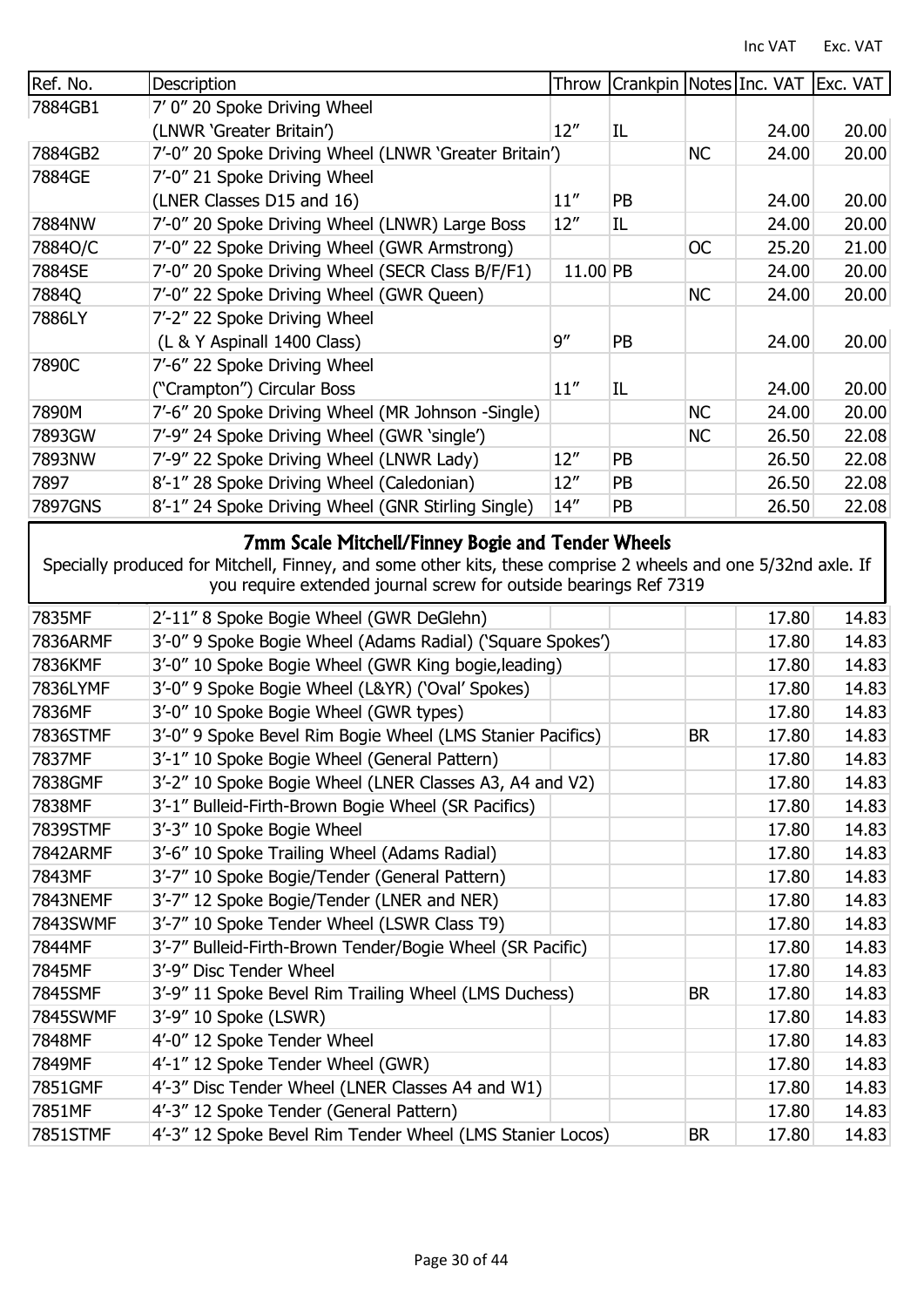#### 7mm Scale Diesel Bogie Wheels

Power Bogie wheelsets comprise 2 wheels and a 3/16" square-ended axle with fixing screws. The Trailing Bogie wheelset packs (†) have 4 wheels on 2 axles with 4 bearings.

| <b>B7832AU</b>      | 2'-8" Disc Power Bogie Wheel (1/8 Axle)                                   | 17.00 | 14.17 |
|---------------------|---------------------------------------------------------------------------|-------|-------|
| B7836P <sup>+</sup> | 3'-0" Disc Trailing Bogie Wheels (Class 40, 44, 45 & 46)                  | 31.50 | 26.25 |
| B7837               | 3'-1" Disc Power Bogie Wheel (DMU)                                        | 17.00 | 14.17 |
| B7839               | 3'-3" Disc Power Bogie Wheel (BR Cl. 31 [centre] and H.S.T.)              | 17.00 | 14.17 |
| <b>B7839W</b>       | 3'-3" Two hole Disc Power Bogie Wheel (BR Warship class)                  | 17.00 | 14.17 |
| B7842               | 3'-6" Plain Disc (LMS 10,000 & 10,001)                                    | 17.00 | 14.17 |
| B7843               | 3'-7" Disc Power Bogie Whl. (BR Cl. 20, 26, 31[outer], 33, 37, 50 and 55) | 17.00 | 14.17 |
| <b>B7843W</b>       | 3'-7" Four hole Disc Power Bogie Wheel (BR Western class)                 | 17.00 | 14.17 |
| B7845               | 3'-9" Disc Power Bogie Wheel (BR Cl. 24,25,35,40,44-46,47,56,86 & 87)     | 17.00 | 14.17 |
| B7848               | 4'-0" Disc Power Bogie Wheel (BR Cl. 71, 74, and 81 to 85)                | 17.00 | 14.17 |
| 7851G               | 4'-3" Disc Power Bogie Wheel (BR Class 76)                                | 17.00 | 14.17 |

#### **Scale 7 Locomotive Wheels**

The wheels listed are made for the Martin Finney 'Rover' kit, but may suit other BG locos. The driving wheels are mounted on a 3/16in axle (requiring our standard Allen key); the tender and carrying wheels are on a 5/32in axle. Slater's also manufacture a small range of other Broad Gauge and also Standard Gauge Locomotive Wheels to S7 profile. These are sold exclusively by the Broad Gauge Society and the S7 Society (respectively), to whom enquiries should be addressed.

| S7848RMF        | 4'-'0" GWR Broad Gauge Tender Wheel           | 20.50 | 17.08 |
|-----------------|-----------------------------------------------|-------|-------|
| <b>S7853RMF</b> | 4'-'5" GWR Broad Gauge "Rover" Carrying Wheel | 20.50 | 17.08 |
| <b>S7895R</b>   | 8'-'0" GWR Broad Gauge "Rover" Driving Wheel  | 26.50 | 22.08 |

#### 7mm Coarse Scale Wagon & Coach Wheels

These wheelset packs have 4 wheels on 2 axles & 4 outside bearings.

| 7110  | 3'-1" 8 Split Spoke Coarse Standard Wagon Wheel |  | 11.00 | 9.17 |
|-------|-------------------------------------------------|--|-------|------|
| 7111  | 3'-1" 8 Plain Spoke Coarse Standard Wagon Wheel |  | 11.00 | 9.17 |
| 7112  | 3'-1" 3 Hole Disc Coarse Standard Wagon Wheel   |  | 11.00 | 9.17 |
| 7112D | 3'-1" Plain Disc Coarse Standard Wagon Wheel    |  | 11.00 | 9.17 |
| 7113  | 3'-7" 8 Split Spoke Coarse Standard Coach Wheel |  | 11.00 | 9.17 |
| 7114  | 3'-7" Mansell Disc Coarse Standard Coach Wheel  |  | 11.00 | 9.17 |
| 7115  | 3'-7" Plain Disc Coarse Standard Coach Wheel    |  | 11.00 | 9.17 |
| 7117  | 3'-7" 8 Plain Spoke Coarse Standard Van Wheel   |  | 11.00 | 9.17 |

#### 7mm FineScale Wagon & Coach Wheels

These wheelset packs have 4 wheels on 2 axles and 4 outside bearings.

| 7120    | 3'-1" 8 Split Spoke Fine Standard Wagon Wheel                             | 10.50 | 8.75 |
|---------|---------------------------------------------------------------------------|-------|------|
| 7120LOC | 3'-1" 8 Split Spoke Fine Standard Wagon Wheel (Loch pattern - early type) | 10.50 | 8.75 |
| 7121    | 3'-1" 8 Plain Spoke Fine Standard Wagon Wheel                             | 10.50 | 8.75 |
| 7121AU  | 3'-1" 9 Plain Spoke Fine Standard Wagon Wheel                             | 10.50 | 8.75 |
| 7122    | 3'-1" 3 Hole Disc Fine Standard Wagon Wheel                               | 10.50 | 8.75 |
| 7122D   | 3'-1" Plain Disc Fine Standard Wagon Wheel                                | 10.50 | 8.75 |
| 7123    | 3'-7" 8 Split Spoke Fine Standard Coach Wheel                             | 10.50 | 8.75 |
| 7124    | 3'-7" Mansell Disc Fine Standard Coach Wheel (MR)                         | 10.50 | 8.75 |
| 7124G   | 3'-7" Mansell Disc Fine Standard Coach Wheel (GWR)                        | 10.50 | 8.75 |
| 7125    | 3'-7" Plain Disc Fine Standard Coach Wheel                                | 10.50 | 8.75 |
| 7126    | 3'-1" 10 Spoke Fine Standard Wagon Wheel                                  | 10.50 | 8.75 |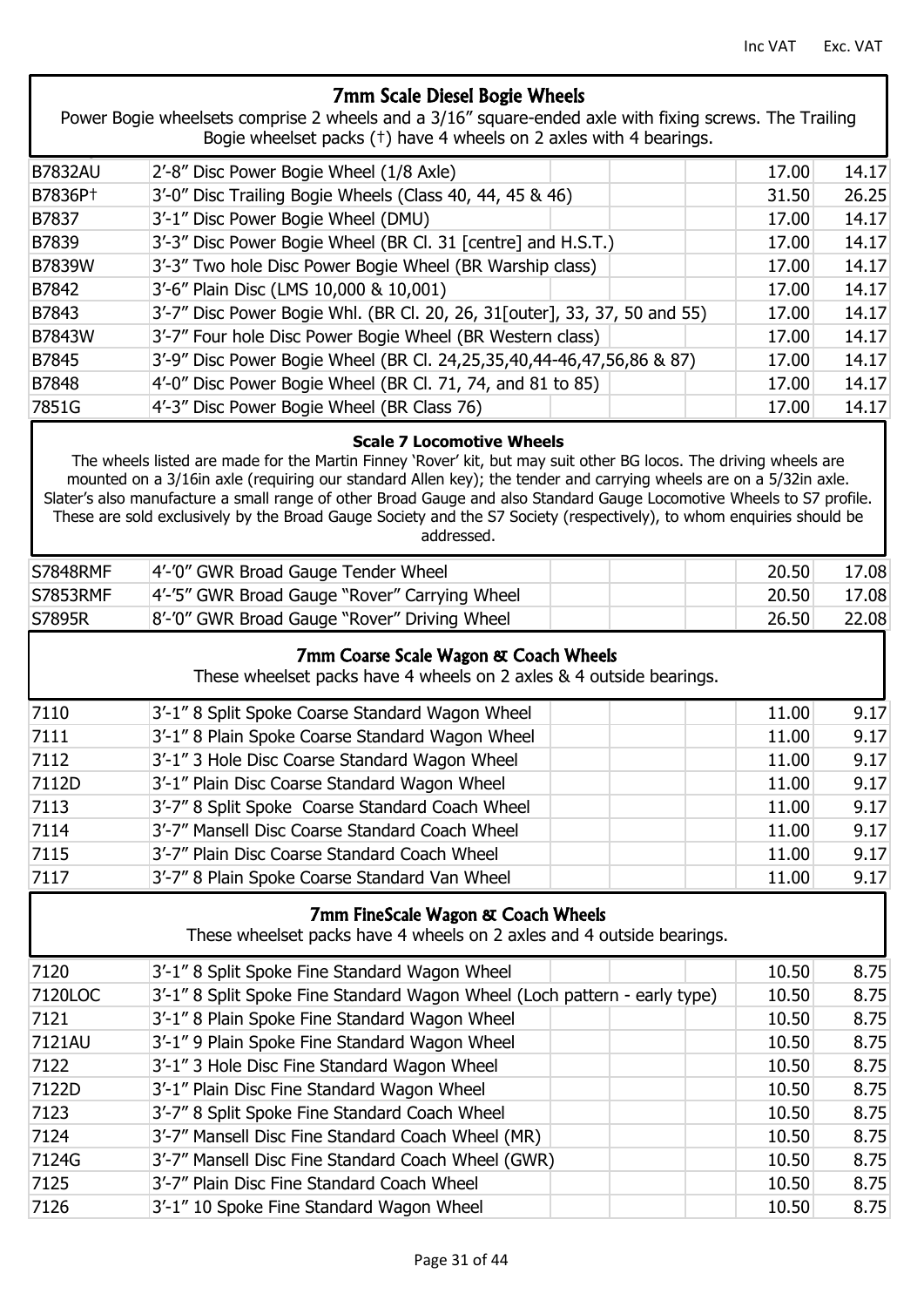| 7127   | 3'-7" 8 Plain Spoke Fine Standard Coach Wheel                                                                                                                                          |           | 10.50 | 8.75  |
|--------|----------------------------------------------------------------------------------------------------------------------------------------------------------------------------------------|-----------|-------|-------|
| 7127GN | 3'-7" 9 Plain Spoke Fine Standard Coach Wheel (GNSR + HR)                                                                                                                              |           | 10.50 | 8.75  |
| 7128   | 3'-1" 8 Spoke Wagon Wheel (Bramah Pattern)                                                                                                                                             |           | 10.50 | 8.75  |
| 7129   | 2'-8" 8 Spoke Fine Standard Lowmac Wagon Wheel                                                                                                                                         |           | 10.50 | 8.75  |
| 7129AU | 2'-8" 9 Spoke Fine Standard Wagon Wheel                                                                                                                                                |           | 10.50 | 8.75  |
| 7130   | 2'-8" Disc Fine Standard Lowmac Wagon Wheel                                                                                                                                            |           | 10.50 | 8.75  |
| 7130AU | 2'-8" 8 Split Spoke Fine Standard Wagon Wheel                                                                                                                                          |           | 10.50 | 8.75  |
| 7131   | 3'-7" 10 Spoke Fine Standard Coach/Van Wheel                                                                                                                                           |           | 10.50 | 8.75  |
| 7132   | 3'-1" Mansell Disc Fine Standard (GWR type)                                                                                                                                            |           | 10.50 | 8.75  |
| 7133   | 4'-0" 12 Plain Spoke Fine Standard Coach Wheel                                                                                                                                         |           | 10.50 | 8.75  |
| 7133M  | 4'-0" Mansell Fine Standard Coach Wheel                                                                                                                                                |           | 10.50 | 8.75  |
| 7134   | 3'-7" Disc Fine Standard Wagon Wheel (MGR Wagon)                                                                                                                                       |           | 10.20 | 8.50  |
| 7136   | 2'-6" 8 Plain Spoke Fine Standard Wagon Wheel                                                                                                                                          |           | 10.50 | 8.75  |
|        | 7mm Solid Machined Insulated Wagon & Coach Wheels<br>These wheelset packs have 4 wheels on 2 axles & 4 outside bearings, and are Correctly machined both sides<br>as per the prototype |           |       |       |
| 7137   | 3'-7" 4 Hole Disc Fine Standard Solid Machined Coach Wheel                                                                                                                             | SM        | 13.00 | 10.83 |
| 7138   | 3'-7" Plain Disc Fine Standard Solid Machined Coach Wheel                                                                                                                              | <b>SM</b> | 13.00 | 10.83 |
| 7139   | 3'-1" 3 Hole Disc Fine Standard Solid Machined Wagon Wheel                                                                                                                             | SM        | 13.00 | 10.83 |
|        | Scale 7 Wagon & Coach Wheels<br>These wheelset packs have 4 wheels on 2 axles & 4 outside bearings.                                                                                    |           |       |       |
| 7120S  | 3'-1" 8 Split Spoke Scale 7 Wagon Wheel                                                                                                                                                |           | 11.00 | 9.17  |
| 7121S  | 3'-1" 8 Plain Spoke Scale 7 Wagon Wheel                                                                                                                                                |           | 11.00 | 9.17  |
| 7122S  | 3'-1" 3 Hole Disc Scale 7 Wagon Wheel                                                                                                                                                  |           | 11.00 | 9.17  |
| 7122DS | 3'-1" Plain Disc Fine Scale 7 Wagon Wheel                                                                                                                                              |           | 11.00 | 9.17  |
| 7123S  | 3'-7" 8 Split Spoke Scale 7 Coach Wheel                                                                                                                                                |           | 11.00 | 9.17  |
| 7124GS | 3'-7" Mansell Disc Scale 7 Coach Wheel (GWR)                                                                                                                                           |           | 11.00 | 9.17  |
| 7124S  | 3'-7" Mansell Disc Scale 7 Coach Wheel (MR)                                                                                                                                            |           | 11.00 | 9.17  |
| 7125S  | 3'-7" Plain Disc Scale 7 Coach Wheel                                                                                                                                                   |           | 11.00 | 9.17  |
| 7126S  | 3'-1" 10 Plain Spoke Scale 7 Wagon Wheel                                                                                                                                               |           | 11.00 | 9.17  |
| 7127S  | 3'-7" 8 Plain Spoke Scale 7 Coach Wheel                                                                                                                                                |           | 11.00 | 9.17  |
|        | Scale 7 Irish Wagon & Coach Wheels<br>These wheelset packs have 4 wheels on 2 axles & 4 outside bearings.                                                                              |           |       |       |
| 7120SI | 3'-1" 8 Split Spoke Scale 7 Wagon Wheel (Irish) 5'-3" gauge                                                                                                                            |           | 11.00 | 9.17  |
| 7121SI | 3'-1" 8 Plain Spoke Scale 7 Wagon Wheel (Irish) 5' 3" gauge                                                                                                                            |           | 11.00 | 9.17  |
| 7122SI | 3'-1" 3 Hole Disc Scale 7 Wagon Wheel (Irish) 5' 3" gauge                                                                                                                              |           | 11.00 | 9.17  |
| 7123SI | 3'-7" 8 Split Spoke Scale 7 Coach Wheel (Irish) 5' 3" gauge                                                                                                                            |           | 11.00 | 9.17  |
| 7124SI | 3'-7" Mansell Disc Scale 7 Coach Wheel (Irish) 5' 3" gauge                                                                                                                             |           | 11.00 | 9.17  |
| 7125SI | 3'-7" Plain Disc Scale 7 Coach Wheel (Irish) 5' 3" gauge                                                                                                                               |           | 11.00 | 9.17  |
| 7127SI | 3'-7" 8 Plain Spoke Scale 7 Coach Wheel (Irish) 5' 3" gauge                                                                                                                            |           | 11.00 | 9.17  |
|        | 7mm Scale European Wagon and Coach Wheels<br>These wheelset packs have 4 wheels on 2 axles and 4 outside bearings                                                                      |           |       |       |
| 8116   | 3'-3" 9 Spoke Wagon Wheel                                                                                                                                                              |           | 11.00 | 9.17  |
| 8117   | 3'-1" 7 Split Spoke Wagon Wheel                                                                                                                                                        |           | 11.00 | 9.17  |
| 8118   | 3'-7" Early French Coach Wheel 1840 onwards                                                                                                                                            |           | 11.00 | 9.17  |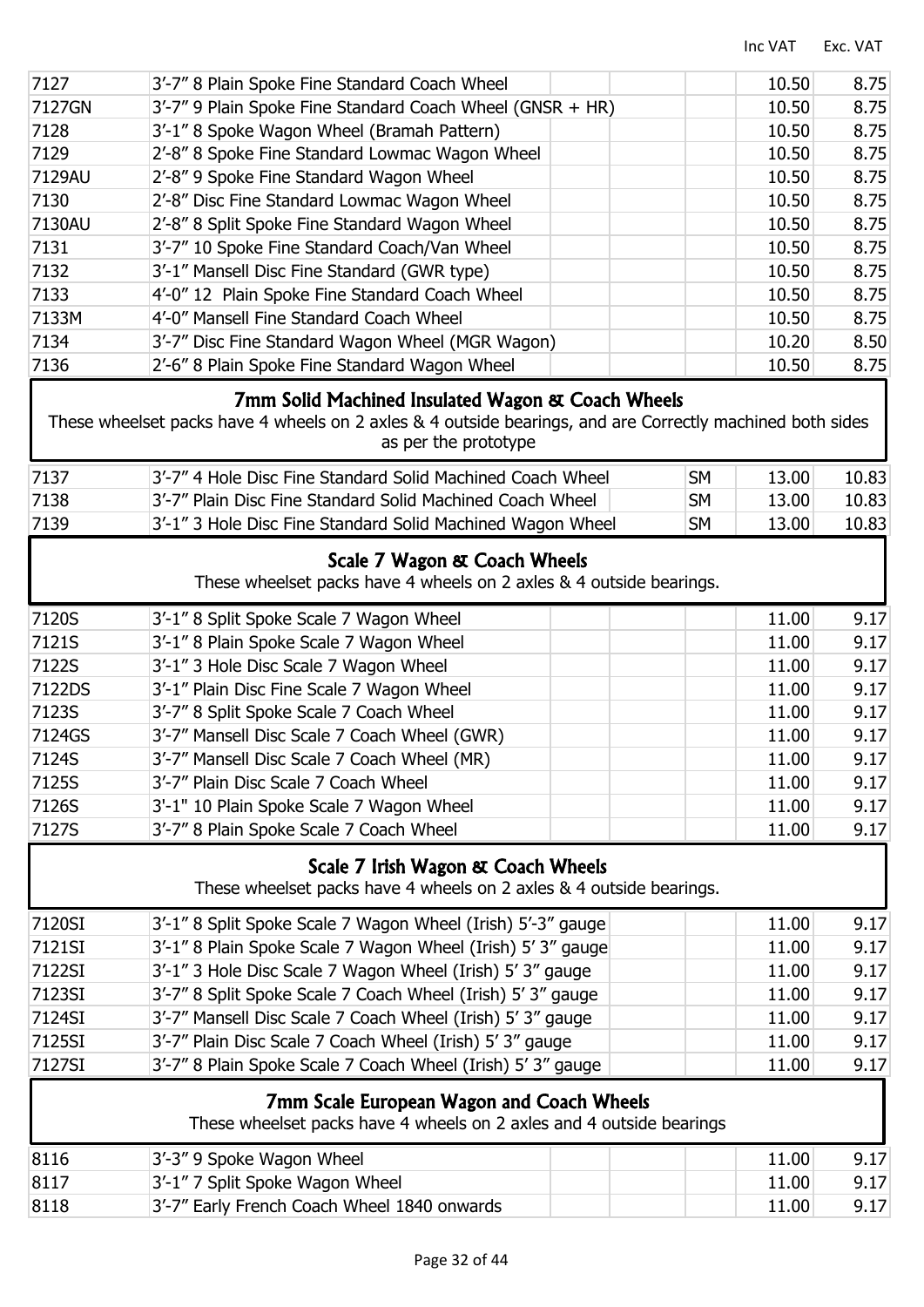| Ref. No. | Description                           | Throw Crankpin Notes Inc. VAT Exc. VAT |               |      |
|----------|---------------------------------------|----------------------------------------|---------------|------|
| 8119     | 3'-7" 7 Spoke Continental Coach Wheel |                                        | $11.00^\circ$ | 9.17 |
| 8123     | 2'-9" Disc Wagon Wheel                |                                        | $11.00^\circ$ | 9.17 |

#### 7mm Scale Narrow Gauge Locomotive Wheels

For 3'-0" Gauge (21mm). Driving wheelsets consist of 2 wheels, one 1/8" diameter square ended axle, crankpins and bushes. Pony wheel packs have 2 wheels on one axle. Trailing wheel packs have 4 wheels on 2 axles.

| 7N845M1 | 3'-9" 11 Spoke Driving Wheel (Isle of Man)           | Q''            | PB | 9.50 | 7.92 |
|---------|------------------------------------------------------|----------------|----|------|------|
| 7N845M2 | 3'-9" 12 Spoke Driving Wheel (Isle of Man)           | Q''            |    | 9.50 | 7.92 |
| 7N827D1 | 2'-3" Disc Rail Car Driving Wheel (County Donegal)   | $6\frac{1}{2}$ |    | 9.50 | 7.92 |
| 7N824D2 | 2'-0" Disc Rail Car Driving Wheel (County Donegal)   | $6\frac{1}{2}$ |    | 9.50 | 7.92 |
| 7N127D3 | 2'-0" Disc Rail Car Trailing Wheels (County Donegal) |                |    | 9.50 | 7.92 |

#### 7mm Scale Narrow Gauge Wagon and Coach Wheels

For 3'-0" Gauge (21mm). These wheelset packs have 4 wheels on 2 axles and 4 outside bearings.

| 7N127M1  | 2'-3" 6 Split Spoke Wagon Wheel (Isle of Man) Small Hub | 9.50 | 7.92 |
|----------|---------------------------------------------------------|------|------|
| 17N127M2 | 2'-3" 6 Split Spoke Wagon Wheel (Isle of Man) Large Hub | 9.50 | 7.92 |
| 17N127M3 | 2'-3" Mansell Disc Wheel (Isle of Man)                  | 9.50 | 7.92 |
| 7N131CD1 | 2'-7" 8 Split Spoke Wagon Wheel (County Donegal)        | 9.50 | 7.92 |

#### 7mm Scale Driving Wheel Accessories

| X7802LY1<br>Long Crankpin with square for return crank (pair)<br>X7802LY2<br>Short Threaded Crankpin for use behind Crosshead (pair)<br>X720055<br>Driving wheel Crankpin bushes (10) | 3.20<br>1.60<br>6.30<br>3.20 | 2.67<br>1.33<br>5.25 |
|---------------------------------------------------------------------------------------------------------------------------------------------------------------------------------------|------------------------------|----------------------|
|                                                                                                                                                                                       |                              |                      |
|                                                                                                                                                                                       |                              |                      |
|                                                                                                                                                                                       |                              |                      |
| Spare screws for 3/16" Axles counter sunk allen socket screws (pack of 4)<br>7316                                                                                                     |                              | 2.67                 |
| Countersunk Allen Screw (for 3/16" axles) with extension<br>7317                                                                                                                      |                              |                      |
| journal, 2mm dia. (Set 6) (requires X78003 Allen Key).                                                                                                                                | 5.30                         | 4.42                 |
| 7318<br>Countersunk Allen Screw (for 3/16" axles) with extension                                                                                                                      |                              |                      |
| journal, 2.5mm dia. (Set 6) (requires X78003 Allen Key)                                                                                                                               | 5.30                         | 4.42                 |
| 7319<br>Countersunk Allen Screw (for 1/8" axles) with extension                                                                                                                       |                              |                      |
| journal, 2mm dia. (Set 6) (requires X78003 Allen Key)                                                                                                                                 | 5.30                         | 4.42                 |
| 7320<br>Spare screws for 1/8" (and O/S crank) Axles (pack of 6) (4mm long)                                                                                                            | 5.30                         | 4.42                 |
| Spare screws for 1/8" (and O/S crank) Axles (pack of 6) (6mm long)<br>7321                                                                                                            | 5.80                         | 4.83                 |
| Allen Key for 7mm scale Driving Wheels (1.27mm A/F)<br>X78001                                                                                                                         | 3.20                         | 2.67                 |
| X78003<br>Allen Key for 7mm scale 1/8 dia. and O/S crank Driving Wheels Axles (0.89mm A/F)                                                                                            | 3.60                         | 3.00                 |
| 7802<br>Crankpin Set includes 8 bushes, 6 screws, 6 washers & 6 nuts                                                                                                                  | 7.40                         | 6.17                 |
| 7803<br>24 Loco Axle Brass Packing Washers 3/16" bore, assorted thickneses                                                                                                            | 6.90                         | 5.75                 |
| 7804<br>24 Axle extension washers (square centre) assorted thickneses.                                                                                                                |                              |                      |
| To change back-to-back on any 3/16" driving axle.                                                                                                                                     | 6.50                         | 5.42                 |
| 7805<br>Crankpin Conversion Set (2 long screws, 2 bushes)                                                                                                                             | 2.90                         | 2.42                 |
| X720052G<br>Outside Crank Driving Wheel Axle, Fine Scale (29.2mm B-B) (Square end type). For use                                                                                      |                              |                      |
| with crank set X720053G and wheel types suffixed 'O/C'                                                                                                                                | 5.80                         | 4.83                 |
| X720052S<br>As X720052G, but for Scale 7 (31.2mm B-B)                                                                                                                                 | 5.80                         | 4.83                 |
| Outside Crank Set (6) designed to fit Axles X720052G and S)<br>X720053G                                                                                                               | 6.60                         | 5.50                 |
| 5/32 Scale 7 Bogie Wheel Axle (Square end type) With Screws<br>X720053SB                                                                                                              | 5.80                         | 4.83                 |
| X720059<br>5/32" axle (29.2mm B-B). With screws                                                                                                                                       | 5.80                         | 4.83                 |
| Fine Standard Driving Wheel Axle (29.2mm B-B) With screws<br>X78002                                                                                                                   | 4.10                         | 3.42                 |
| Driving Wheel Axle for 7'-0" Broad Gauge (47.5mm B-B) (with screws)<br>X78002BG                                                                                                       | 5.80                         | 4.83                 |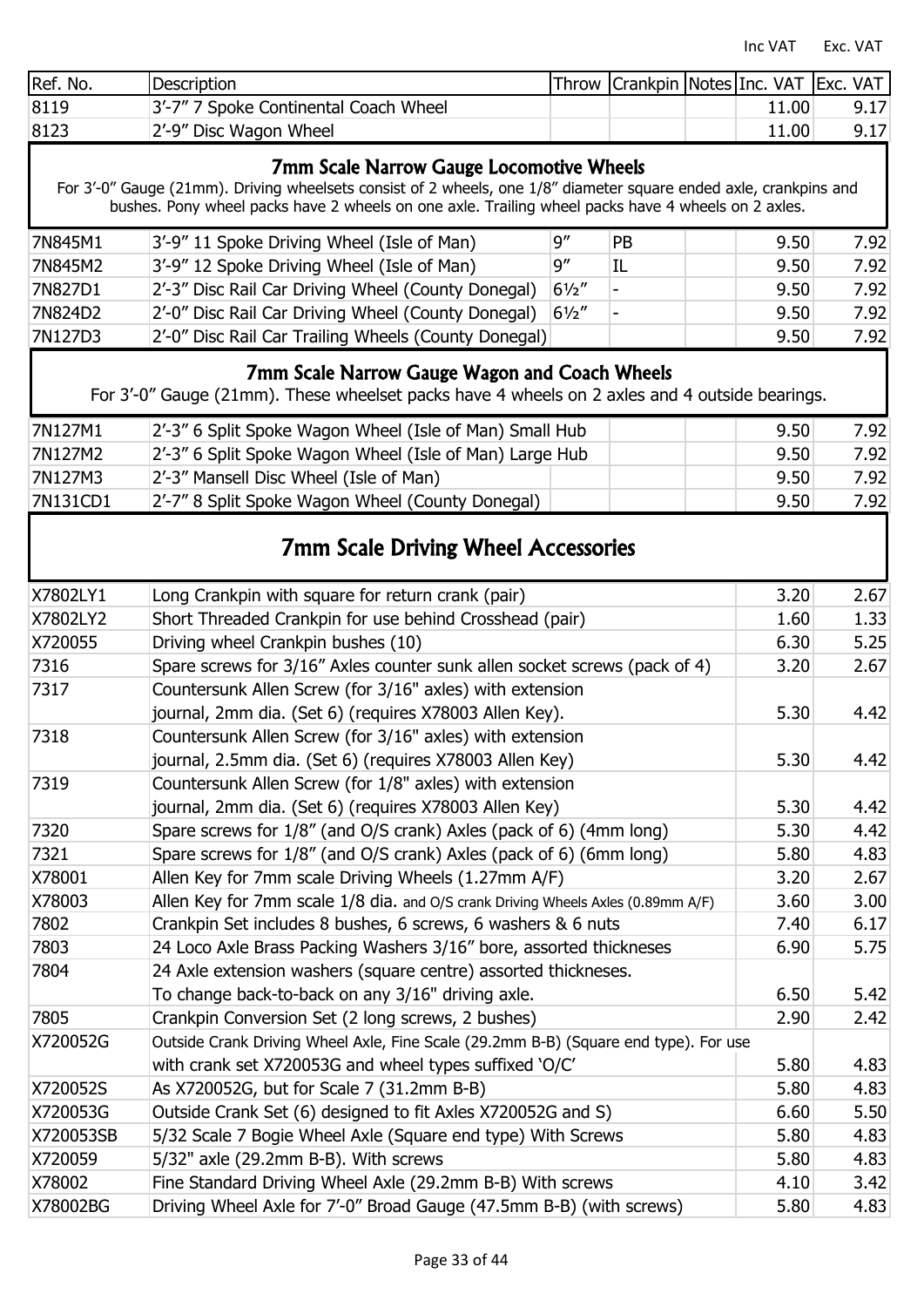| X78002I        | Driving Wheel Axle for 5'-3" Irish Gauge (33.98mm B-B) (with screws)             | 5.80  | 4.83  |
|----------------|----------------------------------------------------------------------------------|-------|-------|
| X78002NG       | Driving Wheel Axle for 3'-0" Irish NG (19mm B-B) (3/16" dia.) (with screws)      | 5.80  | 4.83  |
| X78002N        | Driving Wheel Axle for 3'-6" Gauge (22mm B-B) (with screws)                      | 5.80  | 4.83  |
| X78002S        | Driving Wheel Axle for Scale 7 (31.2mm B-B) (with screws)                        | 5.80  | 4.83  |
| X78002G        | Driving Wheel Axle for 3-Cylinder Locos (29.2mm B-B) (with screws). Set 3        | 16.80 | 14.00 |
| X78002GS       | Driving Wheel Axle for 3-Cylinder Locos; Scale 7 (31.2mm B-B) (with screws)Set 3 | 16.80 | 14.00 |
| X720060        | 1/8" Driving Wheel Axle for Fine Standard (29.2mm B-B) (with screws)             | 5.80  | 4.83  |
| X720060S       | 1/8" Driving Wheel Axle for Scale 7 (31.2mm B-B) (with screws)                   | 5.80  | 4.83  |
| X7NG03AI       | 1/8" Driving Wheel Axle for 3'-0" Gauge (19mm B-B) (with screws)                 | 5.80  | 4.83  |
| <b>X7NG060</b> | 1/8" Driving Wheel Axle for 14mm Gauge                                           | 5.80  | 4.83  |
| XA35053        | 1/8" Driving Wheel Axle for 'OO/HO' Gauge (14.6mm B-B) (with screws)             | 5.80  | 4.83  |
| X7NG03AS       | 1/8" Driving Wheel Axle For 20.2mm Back To Back                                  | 5.80  | 4.83  |
| X7NG03F        | 1/8" Driving Wheel Axle For 20.5mm Back To Back                                  | 5.80  | 4.83  |
| X7NG03N        | 1/8" Driving Wheel Axle For 22mm Back To Back                                    | 5.80  | 4.83  |
| X7NG03S        | 1/8" Driving Wheel Axle For 17.6mm Back To Back                                  | 5.80  | 4.83  |
| X7NG03SA       | 1/8" Driving Wheel Axle For 19mm Gauge                                           | 5.80  | 4.83  |
| X7NG03SM       | 1/8" Driving Wheel Axle For 22.5mm Gauge                                         | 5.80  | 4.83  |
|                |                                                                                  |       |       |
|                |                                                                                  |       |       |
|                |                                                                                  |       |       |
|                |                                                                                  |       |       |
|                |                                                                                  |       |       |
|                |                                                                                  |       |       |
|                |                                                                                  |       |       |
|                |                                                                                  |       |       |
|                |                                                                                  |       |       |
|                |                                                                                  |       |       |
|                |                                                                                  |       |       |
|                |                                                                                  |       |       |
|                |                                                                                  |       |       |
|                |                                                                                  |       |       |
|                |                                                                                  |       |       |
|                |                                                                                  |       |       |
|                |                                                                                  |       |       |
|                |                                                                                  |       |       |
|                |                                                                                  |       |       |
|                |                                                                                  |       |       |
|                |                                                                                  |       |       |
|                |                                                                                  |       |       |
|                |                                                                                  |       |       |
|                |                                                                                  |       |       |
|                |                                                                                  |       |       |
|                |                                                                                  |       |       |
|                |                                                                                  |       |       |
|                |                                                                                  |       |       |
|                |                                                                                  |       |       |
|                |                                                                                  |       |       |
|                |                                                                                  |       |       |
|                |                                                                                  |       |       |
|                |                                                                                  |       |       |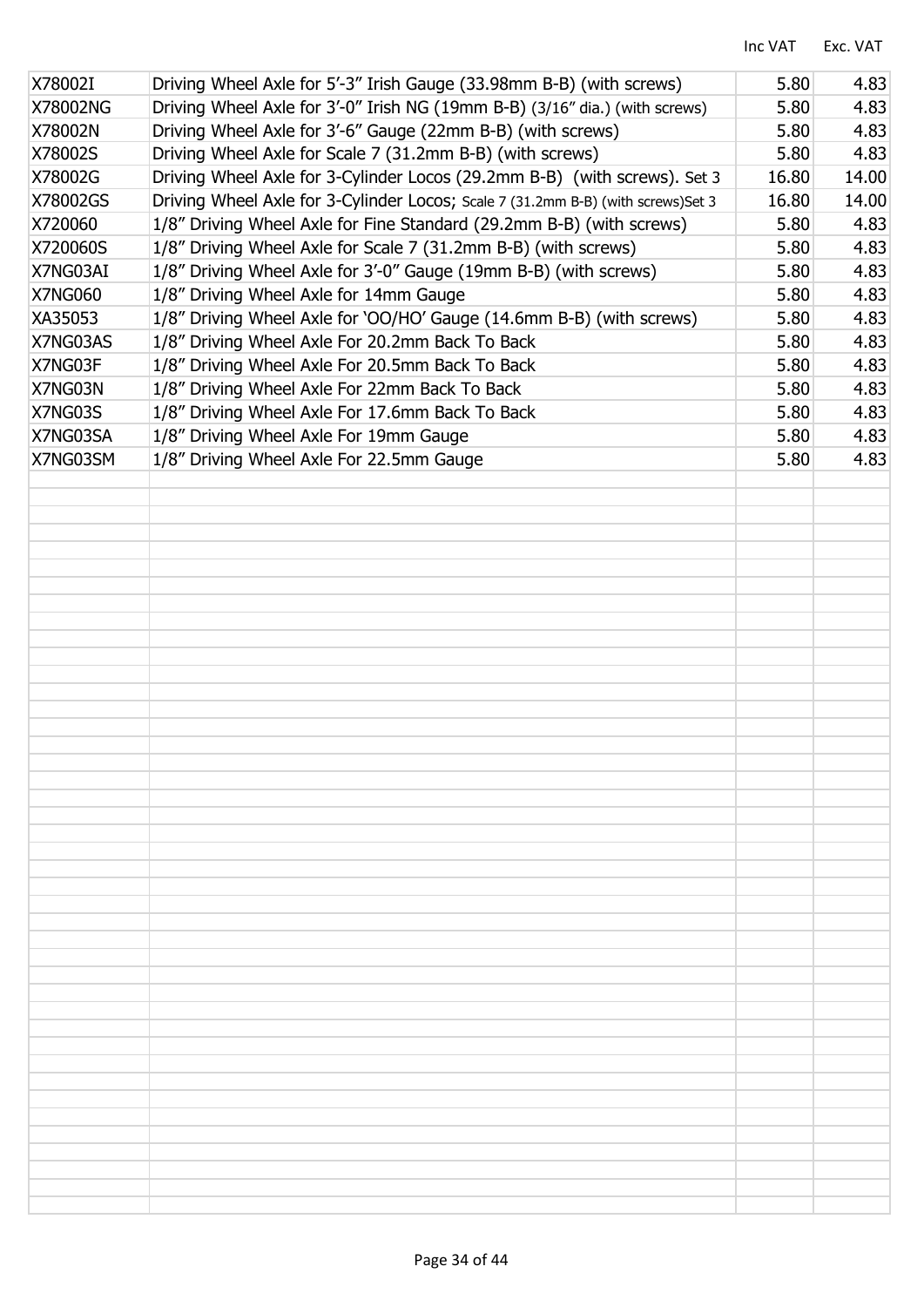#### Larger Scale Wheels

Gauge 1 (10mm scale) Locomotive Wheels

All wheels are to Standard Profile (prefix 'S') unless marked 'Fine' and prefixed 'F'. Locomotive Driving Wheelsets comprise 2 wheels and a ¼" diameter square-ended axle with fixing screws and come complete with 'short' crankpins (for coupling rods only). The conversion pack (Ref. 9805 - see G1 Accessories) is needed to create the 'long' version for coupling and connecting rods. Bogie/Tender wheels have a 3/16" diameter square-ended axle with fixing screws.

| Ref. No.        | Description                                                     | Throw            |           |           | Crankpin Notes Inc. VAT Exc. VAT |       |
|-----------------|-----------------------------------------------------------------|------------------|-----------|-----------|----------------------------------|-------|
| F9836Y8         | 3'-0" 9 Spoke Driving Wheel (LNER Class Y8)(Fine) (3/16 axle)   | $7\frac{1}{2}$ " | <b>PB</b> |           | 27.50                            | 22.92 |
| S9836           | 3'-0" 10 Spoke Bogie Wheel (GWR)                                |                  |           |           | 17.30                            | 14.42 |
| S9836K          | 3'-0" 10 Spoke Bogie Wheel (GWR King)                           |                  |           |           | 17.30                            | 14.42 |
| S9836ST         | 3'-0" 9 Spoke Lead/Trailing Wheel (Ivatt 2-6-2T)                |                  |           | <b>BR</b> | 17.30                            | 14.42 |
| S9839ST         | 3'-31/2" 10 Spoke Bogie Wheel (LMS/BR 8F)                       |                  |           | <b>BR</b> | 17.30                            | 14.42 |
| S9842ST         | 3'-61/2" 10 Spoke Tender Wheel (Ivatt)                          |                  |           | <b>BR</b> | 17.30                            | 14.42 |
| <b>BS9843</b>   | 3'-7" Disc Tender Wheel                                         |                  |           |           | 16.00                            | 13.33 |
| S9845AG         | 3'-9" 10 Spoke Trailing Wheel (LNWR Allan Goods)                |                  |           |           | 17.30                            | 14.42 |
| S9845H          | 3'-9" 10 Spoke Trailing Wheel 'H' Section (LNWR Coal tank)      |                  |           |           | 19.00                            | 15.83 |
| S9845ST         | 3'-9" 10 Spoke Trailing Wheel (LMS/BR)                          |                  |           |           | 16.00                            | 13.33 |
| <b>S9847LB</b>  | 3'-11" 12 Spoke Driving Wheel (LBSCR Terrier)                   | 9''              | IL        |           | 27.40                            | 22.83 |
| S9849           | 4'-11/2" 12 Spoke Tender Wheel (GWR)                            |                  |           |           | 17.30                            | 14.42 |
| S9851           | 4'-3" 12 Spoke Tender Wheel (General Pattern)                   |                  |           |           | 17.30                            | 14.42 |
| S9851ST         | 4'-3" 12 Spoke Tender Wheel (LMS/BR 4F)                         |                  |           | <b>BR</b> | 17.30                            | 14.42 |
| S9853H          | 4'-5" 12 Spoke 'H' Section Wheel (LNWR Coal Tank) 12"           |                  | <b>PB</b> |           | 28.50                            | 23.75 |
| S9854/08        | 4'-6" 14 Spk O/C Dr. Wheel (3 axles 6 wheels+cranks) (Class 08) |                  |           | <b>BR</b> | 98.50                            | 82.08 |
| S9855           | 4'-7" 15 Spoke Driving Wheel (Deeley Class 3F)                  | 12''             | IL        |           | 27.50                            | 22.92 |
| S9855GW42       | 4'-7" 14 Spoke Driving Wheel (GWR 4200)                         | 15''             | IL        |           | 27.50                            | 22.92 |
| S9855W          | 4'-7" 14 Spoke Driving Wheel (LNER J50)                         | 12''             | PB        |           | 27.50                            | 22.92 |
| S9856ST         | 4'-81/2" 15 Spoke Driving Wheel (LMS/BR 8F)                     | 14''             | PB        | <b>BR</b> | 27.50                            | 22.92 |
| <b>S9860AG</b>  | 5'-0" 15 Spoke Driving Wheel (LNWR 'Allan Goods')               | 10''             | PB        |           | 27.50                            | 22.92 |
| S9860ST         | 5'-0" 15 Spoke Driving Wheel (Ivatt 2-6-2T)                     | 12''             | PB        | <b>BR</b> | 27.50                            | 22.92 |
| S9863           | 5'-3" 16 Spoke Driving Wheel (LMS/BR 4F)                        | 11''             | IL        |           | 27.50                            | 22.92 |
| S9869ST         | 5'-9" 18 Spoke Driving Wheel (Stanier 2-6-4T)                   | 14''             | <b>PB</b> | <b>BR</b> | 27.50                            | 22.92 |
| <b>S9872AG</b>  | 6'-0" 18 Spoke Driving Wheel (LNWR Allan Goods)                 | 10''             | <b>PB</b> |           | 27.50                            | 22.92 |
| <b>S9878GWK</b> | 6'-6" 22 Spoke Driving Wheel (GWR King)                         | 14''             | PB        |           | 27.50                            | 22.92 |
| S9878ST         | 6'-6" 20 Spoke Driving Wheel (LMS/BR Princess)                  | 14''             | PB        | <b>BR</b> | 27.50                            | 22.92 |

#### Gauge 1 (1:32 scale) Locomotive Wheels

G1 1:32 Locuster These wheels are to Fine Profile (prefixed 'F'), but with 41mm B-B. Locomotive Driving Wheelsets comprise 2 wheels and a 3/16" diameter square-ended axle with fixing screws and come complete with 'short' crankpins (for coupling rods only). The conversion pack (Ref. 9805 - see G1 Accessories) is needed to create the 'long' version for coupling and connecting rods.

| <b>F8830R</b>  | 2'-6" 4-Hole Disc Diesel Driving Wheel (Ruston & Hornsby) |      |    | 19.00 | 15.83 |
|----------------|-----------------------------------------------------------|------|----|-------|-------|
| <b>F8836LY</b> | 3'-0" Disc Driving Wheel (L&Y "Pug")                      | 8''  |    | 28.00 | 23.33 |
| <b>BF8837</b>  | 3'-1" Plain Disc Diesel Power Wheel                       |      |    | 19.00 | 15.83 |
| F8838I         | 3'-2" 11 Spoke Driving Wheel (Kerr Stuart)                | 10'' | ΙL | 28.50 | 23.75 |
| F8838MW        | 3'-2" 10 Spoke Driving Wheel (Manning Wardle)             | Q''  | PB | 28.50 | 23.75 |
| <b>F8838P</b>  | 3'-2" 12 Spoke Driving Wheel (Peckett)                    | 10'' | PB | 28.50 | 23.75 |
| <b>F8843SW</b> | 3'-7" 10 Spoke Bogie Wheel (LSWR T9)                      |      |    | 19.00 | 15.83 |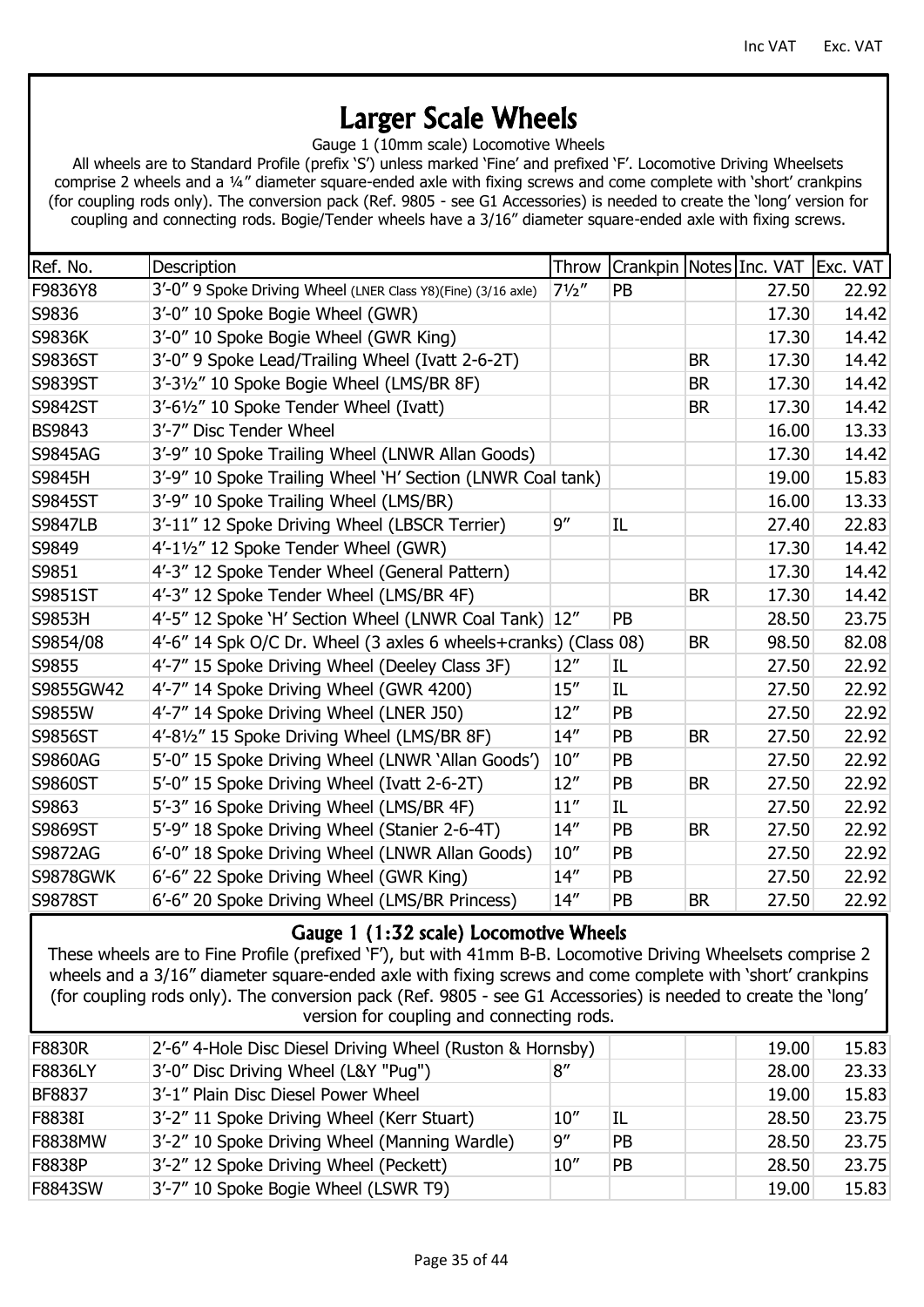| Ref. No.       | Description                                                    |      |           | Throw Crankpin Notes Inc. VAT Exc. VAT |       |
|----------------|----------------------------------------------------------------|------|-----------|----------------------------------------|-------|
| F8844          | 3'-8" 10 Spoke Bogie Wheel (GWR Duke)                          |      |           | 19.00                                  | 15.83 |
| F8845M         | 3'-9" 12 Spoke Tender Wheel (Midland Kirtley)                  |      |           | 19.00                                  | 15.83 |
| F8849          | 4'-1" 12 Spoke Tender Wheel (GWR Standard)                     |      |           | 19.00                                  | 15.83 |
| F8851          | 4'-3" 12 Spoke Tender Wheel (General Pattern)                  |      |           | 19.00                                  | 15.83 |
| <b>F8854LY</b> | 4'-6" 13 Spoke Driving Wheel (L&YR)                            | 11'' | <b>PB</b> | 28.00                                  | 23.33 |
| F8855          | 4'-7" 15 Spoke Driving Wheel (LMS 'Jinty')                     | 12'' | IL        | 28.00                                  | 23.33 |
| F8863          | 5'-3" 16 Spoke Driving Wheel (LMS 4F) (1/4in Ø axle) 11"       |      | IL        | 28.00                                  | 23.33 |
| F88630/C       | 5'-3" 16 Spoke Driving Wheel (MR Kirtley) With outside cranks. |      |           |                                        |       |
|                | (Outside bearings 3/16"Ø; centre section of axle 1/4"Ø)        |      | OC.       | 34.50                                  | 28.75 |
| F8874          | 6'-2" 18 Spoke Driving Wheel (Gresley B17)                     |      |           | 28.00                                  | 23.33 |
| <b>F8879SW</b> | 6'-7" 22 Spoke Driving Wheel (LSWR T9)                         | 9''  | IL        | 28.00                                  | 23.33 |

#### Gauge 1 (10mm Scale) Diesel Bogie Wheels

Diesel Power Bogie wheelsets comprise 2 wheels and a 3/16" diameter square-ended axle with fixing screws.

| <b>BS9837</b>  | 3'-1" Plain Disc Diesel Power Bogie Wheel             | 19.00 | 15.83 |
|----------------|-------------------------------------------------------|-------|-------|
| <b>BS9842</b>  | 3'-6" Plain Disc Diesel Power Bogie Wheel             | 19.00 | 15.83 |
| <b>BS9843</b>  | 3'-7" Plain Disc Diesel Power Bogie Wheel             | 19.00 | 15.83 |
| <b>BS9843W</b> | 3'-7" 4 Hole Disc Diesel Power Bogie Wheel (Class 52) | 19.00 | 15.83 |
| <b>BS9845</b>  | 3'-9" Plain Disc Diesel Power Bogie Wheel             | 19.00 | 15.83 |

#### Gauge 1 (10mm Scale) Wagon and Coach Wheels

These wheelset packs have 4 wheels on 2 axles and 4 outside bearings.

| S9110   | 3'-1" 8 Plain Spoke Wagon Wheels             |  | 13.50 | 11.25 |
|---------|----------------------------------------------|--|-------|-------|
| F9110   | 3'-1" 8 Plain Spoke Wagon Wheels (Fine)      |  | 13.50 | 11.25 |
| S9112   | 3'-1" 3 Hole Disc Wagon Wheels               |  | 13.50 | 11.25 |
| F9112   | 3'-1" 3 Hole Disc Wagon Wheels (Fine)        |  | 13.50 | 11.25 |
| S9114   | 3'-7" Plain Disc Coach Wheels                |  | 13.50 | 11.25 |
| F9114   | 3'-7" Plain Disc Coach Wheels (Fine)         |  | 13.50 | 11.25 |
| S9116   | 3'-1" 8 Open Spoke Wagon Wheels              |  | 13.50 | 11.25 |
| F9116   | 3'-1" 8 Open Spoke Wagon Wheels (Fine)       |  | 13.50 | 11.25 |
| S9118   | 3'-7" Maunsell Disc Coach Wheels (MR)        |  | 13.50 | 11.25 |
| F9118   | 3'-7" Maunsell Disc Coach Wheels (MR) (Fine) |  | 13.50 | 11.25 |
| S9120   | 3'-7" 8 Open Spoke Coach Wheels              |  | 13.50 | 11.25 |
| S9121   | 3'-6" Plain Disc Coach Wheel                 |  | 13.50 | 11.25 |
| S9122   | 3'-6" 8 Plain Spoke Coach Wheels             |  | 13.50 | 11.25 |
| S9124G  | 3'-7" Mansell Disc Coach Wheel (GWR/LNWR)    |  | 13.50 | 11.25 |
| S9137F1 | 3'-1" Disc Wheel (European)                  |  | 13.50 | 11.25 |

#### Gauge 1 (1:32 Scale) Wagon and Coach Wheels

These wheels are to Fine profile, but with 41mm B-B. Packs have 4 wheels on 2 axles and 4 outside bearings.

| F8110                                    | 3'-1" 8 Plain Spoke Wagon Wheels (Fine) |  | 13.50 | 11.25 |  |
|------------------------------------------|-----------------------------------------|--|-------|-------|--|
| F8112                                    | 3'-1" 3 Hole Disc Wagon Wheels (Fine)   |  | 13.50 | 11.25 |  |
| F8116                                    | 3'-1" 8 Split Spoke Wagon Wheels (Fine) |  | 13.50 | 11.25 |  |
| <b>Gauge 1 Driving Wheel Accessories</b> |                                         |  |       |       |  |
|                                          |                                         |  |       |       |  |
| X910046                                  | Bogie/Tender Axle (3/16" diameter)      |  | 6.40  | 5.33  |  |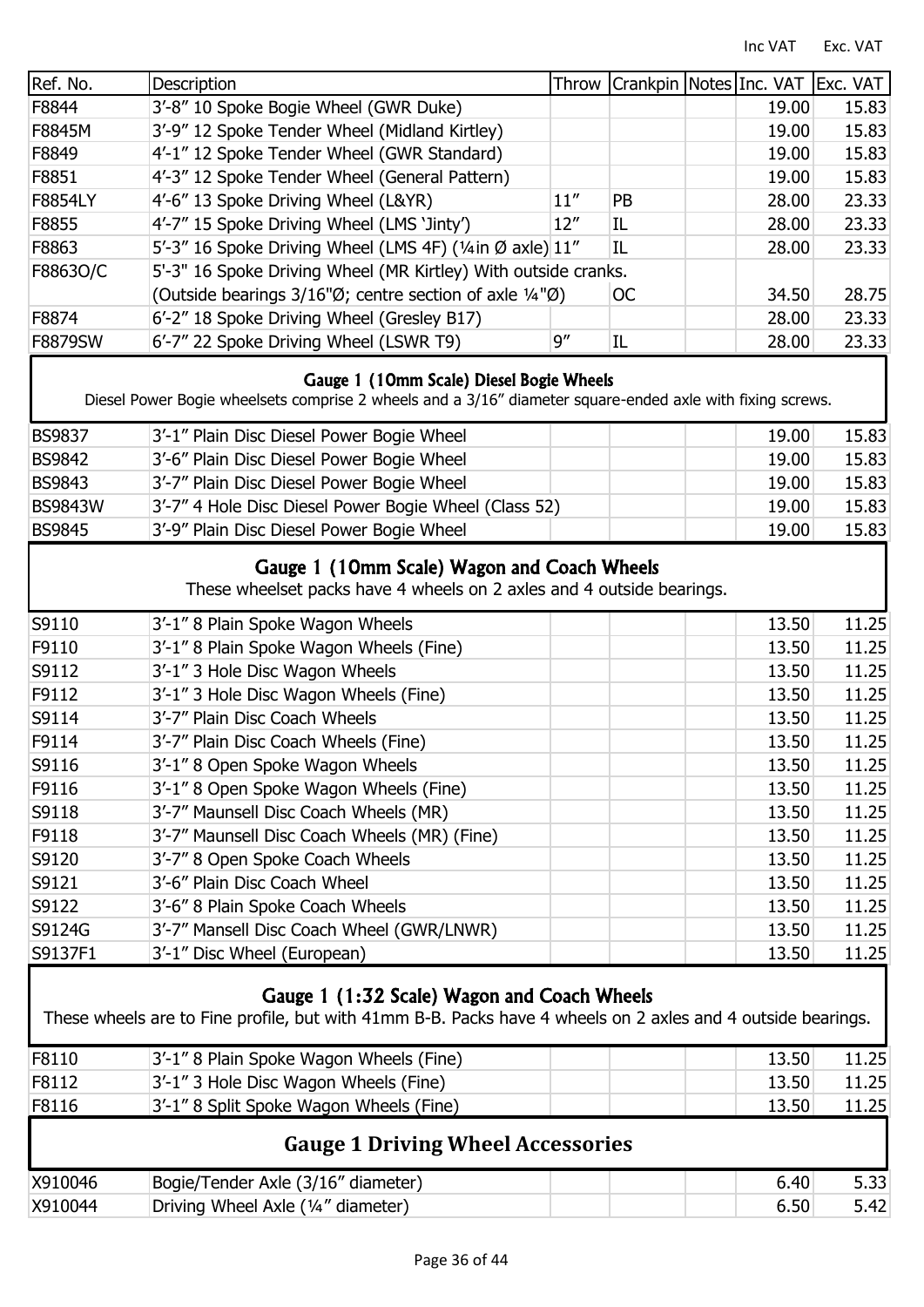| 9316     | M3 Countersunk Allen Screw (for 1/4" axle) (Pack 2)                    | 2.70 | 2.25 |
|----------|------------------------------------------------------------------------|------|------|
| 9317     | Countersunk Allen Screw (for 3/16" axles) with extension               |      |      |
|          | journal, 3mm dia. (Set 6) (requires X78001 Allen Key)                  | 6.40 | 5.33 |
| X98001   | Allen Key for Gauge 1 (1/4" Dia.) Driving Wheels (2mm A/F)             | 3.90 | 3.25 |
| X78001   | Allen Key for 3/16" Dia. Driving Wheels (1.27mm A/F)                   | 3.20 | 2.67 |
| X920052E | G1 Outside Crank Axle. (1/4" Dia. inside; 3/16" Dia outside)           | 7.90 | 6.58 |
| X920053E | G1 Outside Cranks. "Figure 8" shape for Class 08. (Set of 6)           | 7.90 | 6.58 |
| 8920     | Locomotive Bearings for 1/4" bore Axles (pack of 10)                   | 9.50 | 7.92 |
| 9802     | Crankpin Set. 4 short, 2 long; includes 8 bushes, 6 washers and 6 nuts | 8.25 | 6.88 |
| 9805     | Crankpin Conversion Set. 2 'long' crankpins and 2 bushes to            |      |      |
|          | convert 'short' version (in wheel packs) to take second rod            | 3.20 | 2.67 |
| 9806     | G1 Crankpin Walscherts Valve Gear                                      | 3.60 | 3.00 |
|          |                                                                        |      |      |

#### 1:32 Scale Narrow Gauge Wagon Wheels

For 2ft gauge (¾in) or 20" gauge (16.5mm). Packs have 4 wheels on 2 axles and 4 outside bearings. The tyre profile is RP25/110 and the axles are 28mm over pin-points. These wheels are manufactured by North Yard in New Zealand.

| 32012HUD | 1'-0" 4 Hole Disc Wagon Wheel (Hudson Skip) (34in Gauge)   | 5.30 | 4.42 |
|----------|------------------------------------------------------------|------|------|
| 32512HUD | 1'-0" 4 Hole Disc Wagon Wheel (Hudson Skip) (16.5mm Gauge) | 5.30 | 4.42 |

#### 16mm Scale Narrow Gauge Locomotive Wheels

For 32mm gauge

| Ref. No. | <b>Description</b>                                         | Throw |    |           | Crankpin Notes Inc. VAT | Exc. VAT |
|----------|------------------------------------------------------------|-------|----|-----------|-------------------------|----------|
| 16816B   | 1'-4" Disc Bogie Wheel (WDLR Baldwin 4-6-0T)               |       |    |           | 17.00                   | 14.17    |
| 16817MR  | 1'-5" 4-Hole Disc I.C. Driving Wheel (Motor Rail Simp-     |       |    |           | 17.00                   | 14.17    |
| 16818H   | 1'-6" Disc Bogie Wheel (WDLR Hunslet 4-6-0T)               |       |    |           | 17.00                   | 14.17    |
| 16820H   | 1'-8" Disc Driving Wheel                                   |       |    |           |                         |          |
|          | (with outside cranks)("Quarry" Hunslet)                    | 5''   |    | <b>OC</b> | 27.50                   | 22.92    |
| 16821T   | 1'-9" "Filled" Spoke Trailing Wheel (Talyllyn)             |       |    |           | 16.00                   | 13.33    |
| 16824B   | 2'-0" 11 Spoke Driving Wheel (WDLR Baldwin 4-6-0T 6"       |       | IL |           | 26.50                   | 22.08    |
| 16824H   | 2'-0" 7 Spoke Driving Wheel (WDLR Hunslet 4-6-0T) 6"       |       | IL |           | 26.50                   | 22.08    |
| 16824FR  | 2'-0" 8 Spoke Driving Wheel (Festiniog Rly "small En 6"    |       | PB |           | 26.50                   | 22.08    |
| 16828T   | 2'-4" "Filled" Spoke Driving Wheel (Talyllyn and Dolg 8"   |       | IL |           | 26.50                   | 22.08    |
| 16832FR  | 2'-8" 3 Hole Disc Driving Wheel (Festiniog Rly Fairlie) 7" |       |    |           | 26.50                   | 22.08    |

#### 16mm Scale Narrow Gauge Wagon Wheels

16mm C&W For 32mm gauge only, unless otherwise stated. These wheelset packs have 4 wheels on 2 axles and 4 outside bearings.

| 1612DIN | 1'-0" 6 Curly Spoke Wagon Wheel (Dinorwic)                | 11.60 | 9.67 |
|---------|-----------------------------------------------------------|-------|------|
| 1612DUB | 1'-0" 6 Curly Spoke Wagon Wheel (Dinorwic) Special Double | 11.60 | 9.67 |
|         | Flanged Version - 4 wheels on 4 short axles               | 11.60 | 9.67 |
| 1612HUD | 1'-0" 4 Hole Disc Wagon Wheel (Hudson Skip)               | 11.60 | 9.67 |
| 1615WD  | 1'-3" 7 Curly Spoke Wagon Wheel (War Department)          | 11.60 | 9.67 |
| 1618FRC | 1'-6" 6 Curly Spoke Wagon Wheel (Festiniog)               | 11.60 | 9.67 |
| 1618FRD | 1'-6" 3 Oval Hole Disc Wagon Wheel (Festiniog)            | 11.60 | 9.67 |
| 1618FRW | 1'-6" 6 Web Spoke Wagon Wheel (Festiniog)                 | 11.60 | 9.67 |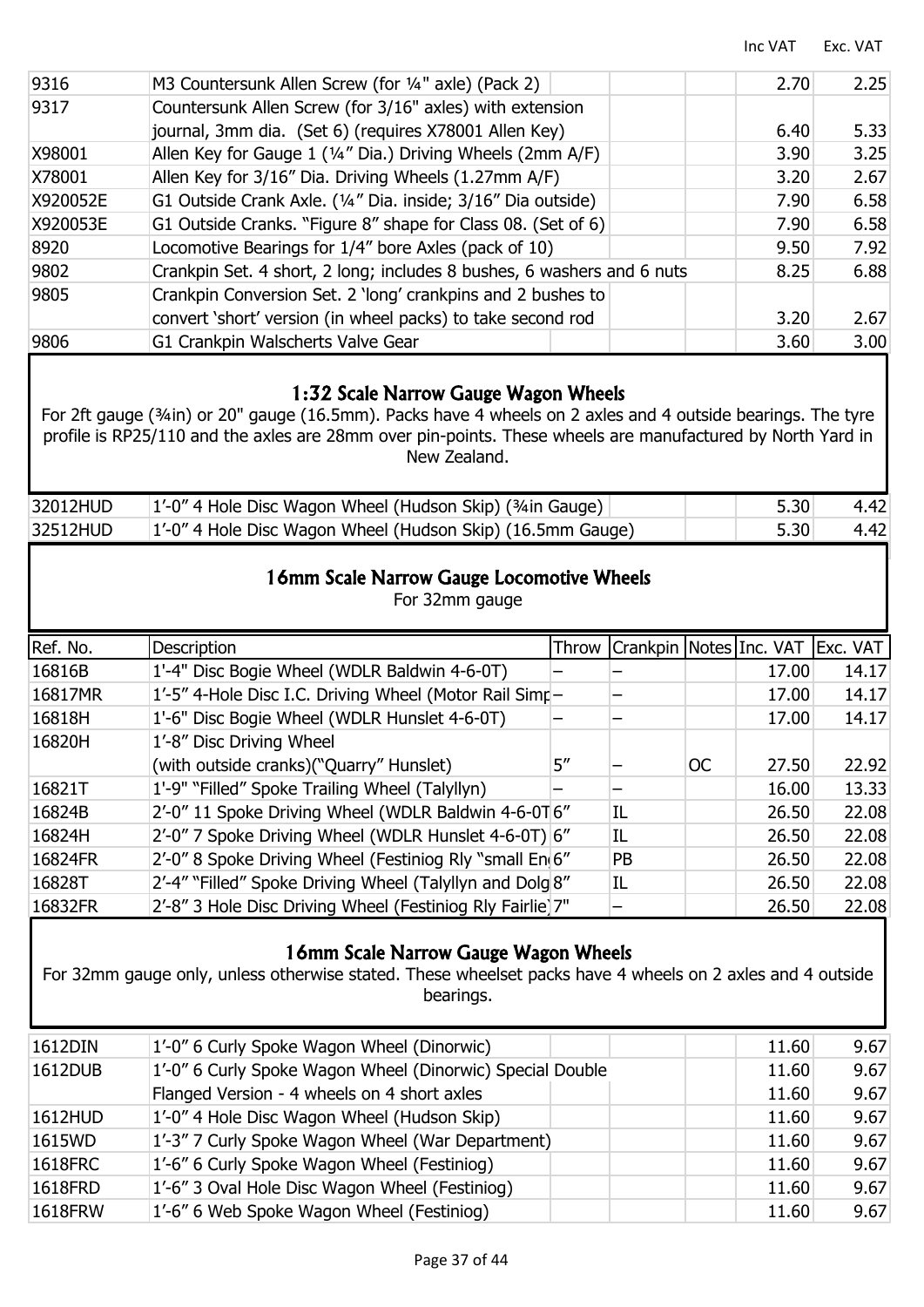| 1618LB    | 1'-6" disc Wagon and Coach Wheel (Lynton & Barnstaple)    | 11.60 | 9.67  |
|-----------|-----------------------------------------------------------|-------|-------|
| 1618LB/32 | - ditto - extended axle for Accucraft wagons (32mm gauge) | 11.60 | 9.67  |
| 1618LB/45 | - ditto - extended axle for Accucraft wagons (45mm gauge) | 11.60 | 9.67  |
| 1620GVT   | 1'-8" 6 Curly Spoke Wagon Wheel (Glyn Valley)             | 11.60 | 9.67  |
| 1622GVT   | 1'-10" 7 Curly Spoke Wagon Wheel (Glyn Valley)            | 11.60 | 9.67  |
| 1623WE    | 1'-11" 6 Hole Disc Wagon Wheel (Welshpool & Llanfair)     | 11.60 | 9.67  |
| 1623WE/32 | - ditto - extended axle for Accucraft wagons (32mm gauge) | 11.60 | 9.67  |
| 1623WE/40 | - ditto - extended axle for Accucraft wagons (40mm gauge) | 11.60 | 9.67  |
| 1623WE/45 | - ditto - extended axle for Accucraft wagons (45mm gauge) | 11.65 | 9.71  |
| 1637SG    | 3'-1" 8 split spoke wagon wheels (Standard 75mm gauge)    | 16.00 | 13.33 |

#### **⅞**" Scale Narrow Gauge Wagon Wheels

For 45mm gauge only. These wheelset packs have 4 wheels on 2 axles.

| 2212HUD        | 1'-0" 4 Hole Disc Wagon Wheel (Hudson Skip) (with bearings)           | 13.70 | 11.42 |
|----------------|-----------------------------------------------------------------------|-------|-------|
| 2214HUD        | 14" Hudson 4 Hole Disc Wheel Wagon Wheel                              | 13.70 | 11.42 |
| 2215WD         | 1'-3" 7 Curly Spoke Wagon Wheel (WDLR and Penrhyn) (without bearings) | 13.70 | 11.42 |
| 2218C          | 1'-6" 6 Curly Spoke Wagon Wheel                                       | 13.70 | 11.42 |
| <b>2218FRC</b> | 1'-6" 6 Curly Spoke Wagon Wheel (Festiniog) (without bearings)        | 13.70 | 11.42 |
| <b>2218FRW</b> | 1'-6" 6 Web Spoked Wagon Wheel (Festiniog) (without bearings)         | 13.70 | 11.42 |
| 2212DIN        | 1'-0" 6 Curly Spoke Wagon Wheel (Dinorwic)                            | 13.70 | 11.42 |

#### Gauge 3 Locomotive Wheels

Locomotive Wheelsets comprise 2 wheels and a 1/4" diameter square-ended axle with fixing screws, and have stainless steel tyres. An Allen key (X98001) is needed for assembly. Driving wheels come complete with 'Medium' crankpins (for coupling rods only). The conversion pack (G3805) is needed to create the 'long' version for coupling and connecting rods.

| Ref. No. | Description                                               |                 |           |           | Throw Crankpin Notes Inc. VAT Exc. VAT |       |
|----------|-----------------------------------------------------------|-----------------|-----------|-----------|----------------------------------------|-------|
| G3830R   | 2'-6" 4 Hole Disc Diesel Wheel (Ruston & Hornsby)         |                 |           |           | 43.00                                  | 35.83 |
| G3836ST  | 3'-0" 9 Spoke Bogie Wheel (Stanier)                       |                 |           | <b>BR</b> | 43.00                                  | 35.83 |
| G3836SW  | 3'-0" 9 Spoke Bogie Wheel                                 |                 |           |           | 43.00                                  | 35.83 |
| G3838I   | 3'-2" 11 Spoke Driving Wheel (Kerr Stuart)                | 10''            | IL        |           | 48.50                                  | 40.42 |
| G3838MW  | 3'-2" 10 Spoke Driving Wheel (Manning Wardle)             | 9"              | <b>PB</b> |           | 48.50                                  | 40.42 |
| G3838    | 3'-2" 10 Spoke Bogie Wheel (GWR)                          |                 |           |           | 43.00                                  | 35.83 |
| G3842    | 3'-6" 10 Spoke Bogie Wheel                                |                 |           |           | 43.00                                  | 35.83 |
| G3842/02 | 3'-6" 10 Spoke Driving Wheel (BR Diesel Class 02)         | 10''            | <b>PB</b> |           | 48.50                                  | 40.42 |
| G3844    | 3'-8" 10 Spoke Bogie Wheel                                |                 |           |           | 43.00                                  | 35.83 |
| G3845    | 3'-9" 10 Spoke Bogie Wheel                                |                 |           |           | 43.00                                  | 35.83 |
| G3845D   | 3'-9" Disc Tender/Diesel Power Bogie Wheel                |                 |           |           | 43.00                                  | 35.83 |
| G3845ST  | 3'-9" 11 Spoke Bogie Wheel (Stanier)                      |                 |           | <b>BR</b> | 43.00                                  | 35.83 |
| G3848GE  | 4'-0" 10 Spoke Bogie Wheel (GE/LNER/F3)                   |                 |           |           | 45.00                                  | 37.50 |
| G3849    | 4'-1" 12 Spoke Tender Wheel (GWR)                         |                 |           |           | 45.00                                  | 37.50 |
| G3849GW  | 4'-1" 12 Spoke Driving Wheel                              | 10''            | IL        |           | 50.90                                  | 42.42 |
| G3851    | 4'-3" 12 Spoke Tender Wheel                               |                 |           |           | 45.00                                  | 37.50 |
| G3851I   | 4'-3" 14 spk (Austerity/J94)                              | $11\frac{1}{2}$ | PB        |           | 50.90                                  | 42.42 |
| G3851ST  | 4'-3" 12 Spoke Tender Wheel (Stanier)                     |                 |           | <b>BR</b> | 45.00                                  | 37.50 |
| G3854/08 | 4'-6" 14 Spoke O/C Driving Wheel (inc. cranks) (Class 08) |                 |           | <b>BR</b> | 56.20                                  | 46.83 |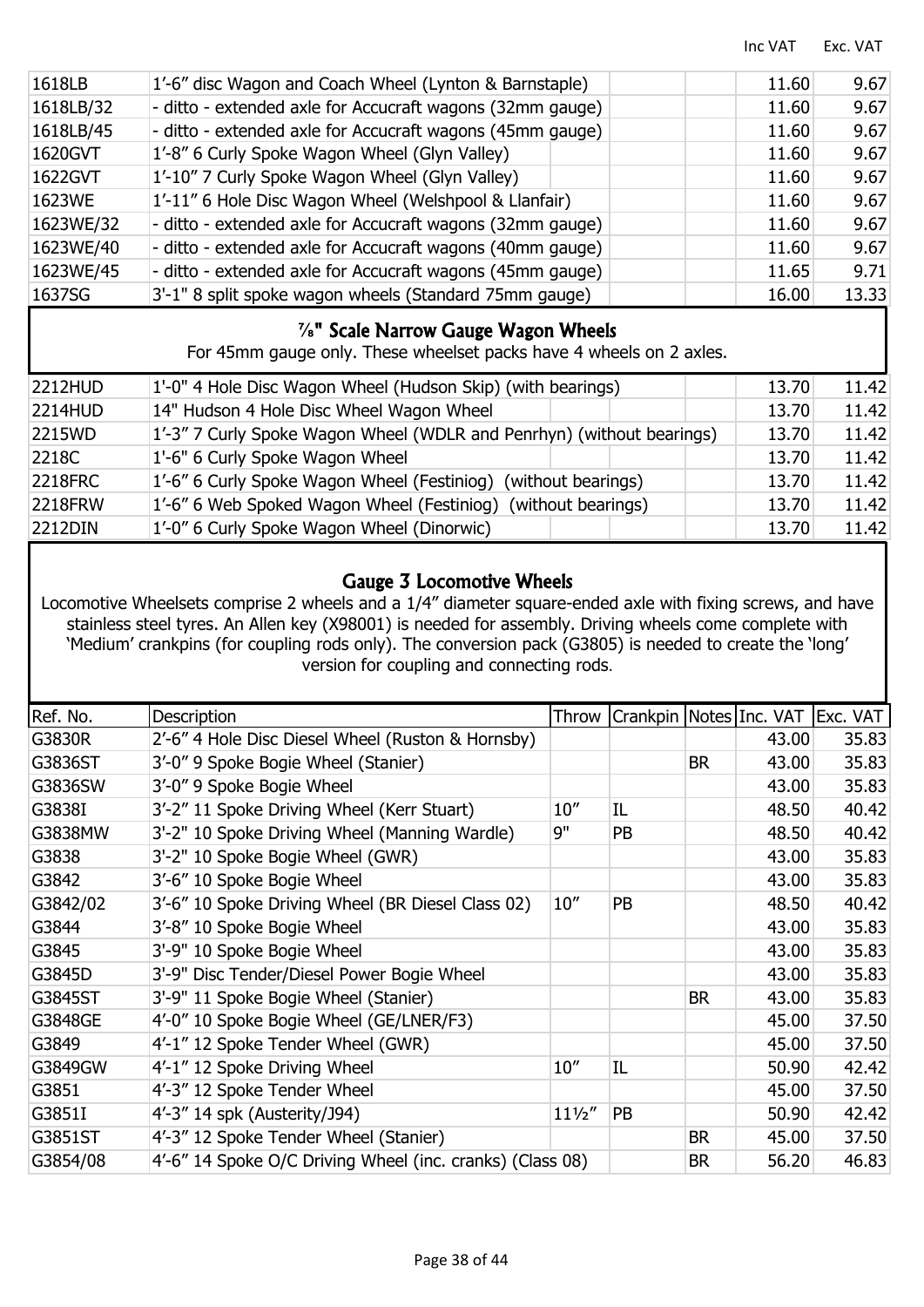| Ref. No. | Description                                        | Throw           |           |           | Crankpin Notes Inc. VAT Exc. VAT |       |
|----------|----------------------------------------------------|-----------------|-----------|-----------|----------------------------------|-------|
| G3854LY  | 4'-6" 13 Spoke Driving Wheel                       |                 |           |           |                                  |       |
|          | (L&Y 500; LNWR Chopper)                            | 10"             | PB        |           | 50.90                            | 42.42 |
| G3855WP  | 4'-7" 14 Spoke Driving Wheel (GWR 57xx)            | 10''            | <b>PB</b> |           | 50.90                            | 42.42 |
| G3856ST  | 4'-8" 15 Spoke Driving Wheel (8F)                  | 14"             | <b>PB</b> |           | 50.90                            | 42.42 |
| G3861E   | 5'-1" 15 Spoke Driving Wheel                       | 11''            | PB        |           | 50.90                            | 42.42 |
| G3862    | 5'-2" 16 Spoke Driving Wheel                       | $10\frac{1}{2}$ | IL        |           | 50.90                            | 42.42 |
| G3862GW  | 5'-2" 16 Spoke Driving Wheel                       | 10''            | <b>PB</b> |           | 50.90                            | 42.42 |
| G3866    | 5'-6" 17 Spoke Driving Wheel (SR)                  | 14''            | PB        |           | 53.00                            | 44.17 |
| G3868GE  | 5'-8" 16 Spoke Driving wheel (GE/LNER/F3)          | 12''            | IL        |           | 53.00                            | 44.17 |
| G3868W   | 5'-8" 18 Spoke Driving Wheel                       |                 |           |           |                                  |       |
|          | (GWR Mogul, Grange etc.)                           | 15''            | IL        |           | 50.50                            | 42.08 |
| G3872GWH | 6'-0" 20 Spoke Driving Wheel (GWR Hall)            | 15''            | <b>PB</b> |           | 53.00                            | 44.17 |
| G3872LY  | 6'-0" 20 Spoke Driving Wheel (L&YR)                | 13''            | PB        |           | 53.00                            | 44.17 |
| G3872ST  | 6'-0" 19 Spoke Driving Wheel (LMS Class 5)         | 14''            | PB        | <b>BR</b> | 53.00                            | 44.17 |
| G3874G   | 6'-2" 18 Spoke Driving Wheel                       | 13''            | PB        |           | 53.00                            | 44.17 |
| G3880G   | 6'-8" 20 Spoke Driving Wheel (Gresley)             | 13''            | PB        |           | 53.00                            | 44.17 |
| G3880W   | 6'-8" 20 Spoke Driving Wheel (Staint)              | 15"             | IL        |           | 53.00                            | 44.17 |
| G3881ST  | 6'-9" 21 Spoke Driving Wheel (LMS Stanier Pacific) | 14''            | PB        | <b>BR</b> | 53.00                            | 44.17 |

#### Gauge 3 Wagon and Coach Wheels

These wheelset packs have 4 wheels on 2 axles and 4 outside bearings.

| G3130M | 2'-9" 8 Mansell Disc Coach Wheel          | 15.70 | 13.08 |
|--------|-------------------------------------------|-------|-------|
| G3120  | 3'-1" 8 Split Spoke Wagon Wheel           | 15.70 | 13.08 |
| G3121  | 3'-1" 8 Plain Spoke Wagon Wheel           | 15.70 | 13.08 |
| G3122  | 3'-1" 3 Hole Disc Wagon Wheel             | 15.70 | 13.08 |
| G3123  | 3'-7" 8 Split Spoke Coach Wheel           | 17.30 | 14.42 |
| G3124G | 3'-7" Mansell Disc Coach Wheel (GWR/LNWR) | 17.30 | 14.42 |
| G3125  | 3'-7" Plain Disc Coach Wheel              | 17.30 | 14.42 |

#### Gauge 3 Driving Wheel Accessories

| X98001 | Allen Key for Gauge 1 and Gauge 3 (1/4" Dia.) Driving Wheels (2mm A/F) | 3.90  | 3.25 |
|--------|------------------------------------------------------------------------|-------|------|
| G3317  | Countersunk Allen Screw (for 1/4" axles) with extension                |       |      |
|        | journal, 4mm dia. (Set 6) (requires X98001 Allen Key)                  | 8.00  | 6.67 |
| G3802  | Crankpin Set. 4 short, 2 long; includes bushes and nuts                | 10.75 | 8.96 |
| G3805  | Crankpin Conversion Set. 2 'long' crankpins and 2 bushes to            |       |      |
|        | replace 'short' version (in wheel packs) to take second rod            | 4.20  | 3.50 |
| G3806  | Return Crank Set (turned crankpin, cast crank, screws). Pair           | 11.50 | 9.58 |

#### 5 inch Gauge Wagon Wheels

These wheels are manufactured by the same methods as our smaller scale wheels. They have turned steel tyres, steel centres mounted onto the correct profile axle with glass filled resin moulded spokes. The wheels are supplied per set of 4 wheels assembled on 2 axles.

| 5120 | 3'-1" diameter 8 Split Spoke Wagon Wheels | 57.80 | 48.17 |
|------|-------------------------------------------|-------|-------|
| 5121 | $3'$ -1" diameter 8 Spoke Wagon Wheels    | 57.80 | 48.17 |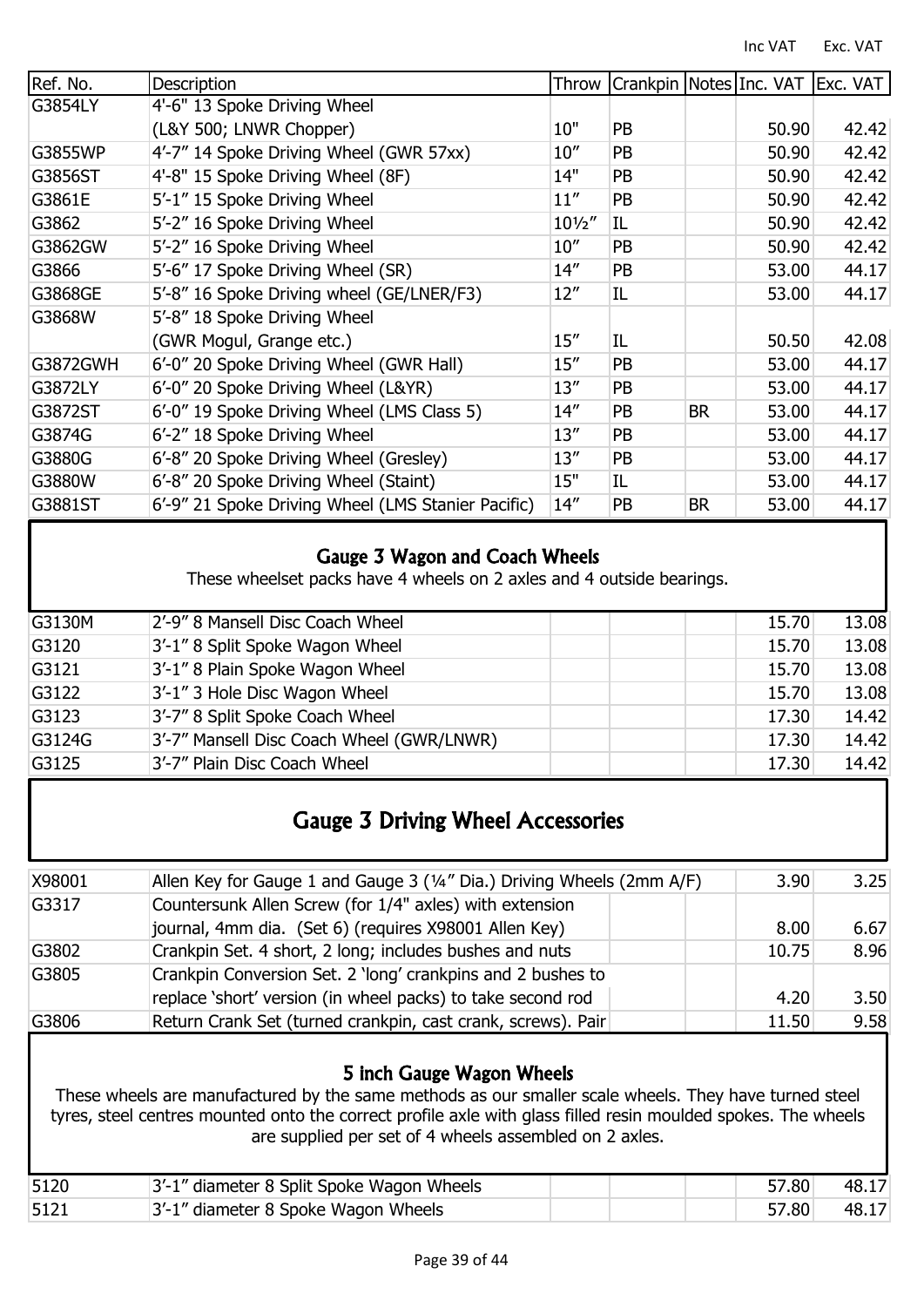| 5122  | 3'-1" diameter 3 Hole Disc Wagon Wheel                        |  | 57.80 | 48.17 |
|-------|---------------------------------------------------------------|--|-------|-------|
| C5120 | 3'-1" diameter 8 Split Spoke Wagon Wheels (GL5 Wheel Profile) |  | 64.00 | 53.33 |
| C5121 | 3'-1" diameter 8 Spoke Wagon Wheels (GL5 Wheel Profile)       |  | 64.00 | 53.33 |
| C5122 | 3'-1" diameter 3 Hole Disc Wagon Wheels (GL5 Wheel Profile)   |  | 64.00 | 53.33 |

#### 5 inch Solid Machined Wagon & Coach Wheels

These wheelset packs have 4 wheels on 2 axles

| <b>5122S</b> | 3'-1" 3 Hole Disc Solid Machined Wagon Wheels                        | <b>SM</b> | 72.50 | 60.42 |
|--------------|----------------------------------------------------------------------|-----------|-------|-------|
| C5122S       | 3'-1" 3 Hole Disc Solid Machined Wagon Wheels (GL5 wheel Profile) SM |           | 77.70 | 64.75 |

| <b>KEY To wheel tables</b>                                                                                    |                                                                                                   |                                                                   |  |  |  |
|---------------------------------------------------------------------------------------------------------------|---------------------------------------------------------------------------------------------------|-------------------------------------------------------------------|--|--|--|
| 2HD2 Hole Disc<br>BFB Bulleid-Firth-Brown<br>(similar to Box Pok)<br>BRBevel Rim<br>DBDouble Boss<br>FGForged | FLFlangeless<br>FFFlat Faced<br>ILCrankpin In Line with Spoke<br>NCNo Crankpin<br>OCOutside Crank | PBCrankpin Between Spokes<br>SWSingle Wheeler<br>SMSolid Machined |  |  |  |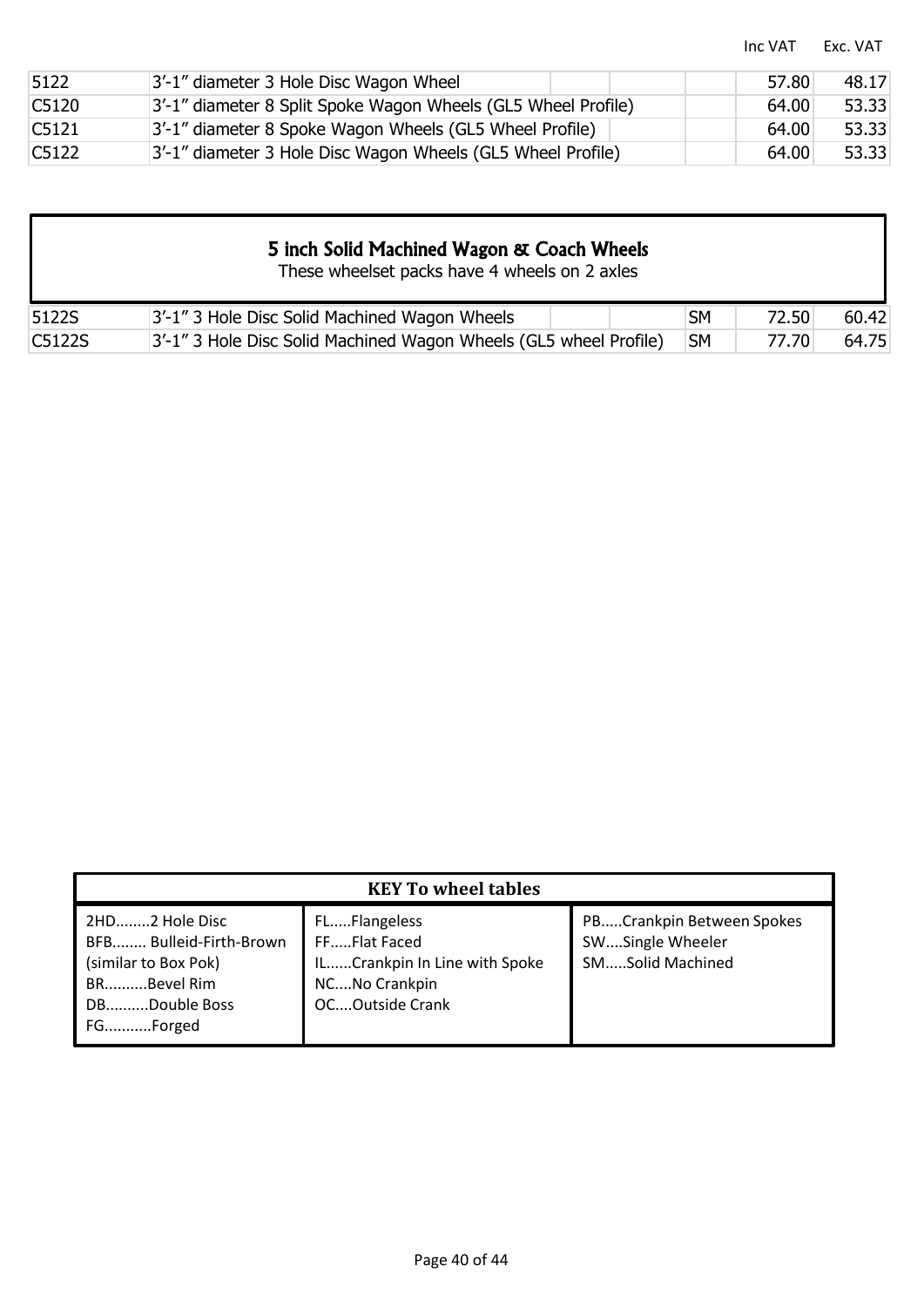## **BLANK**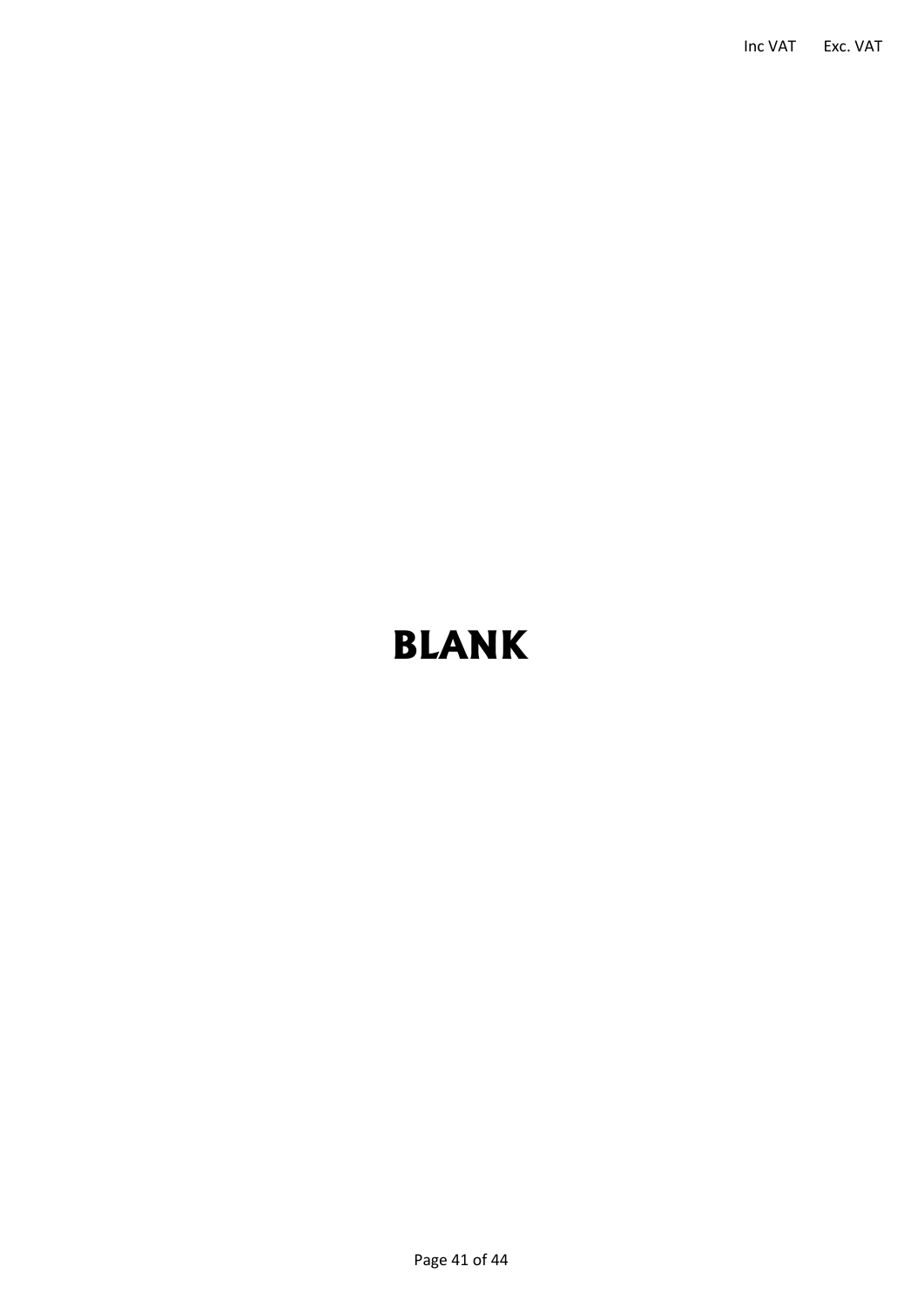## **BLANK**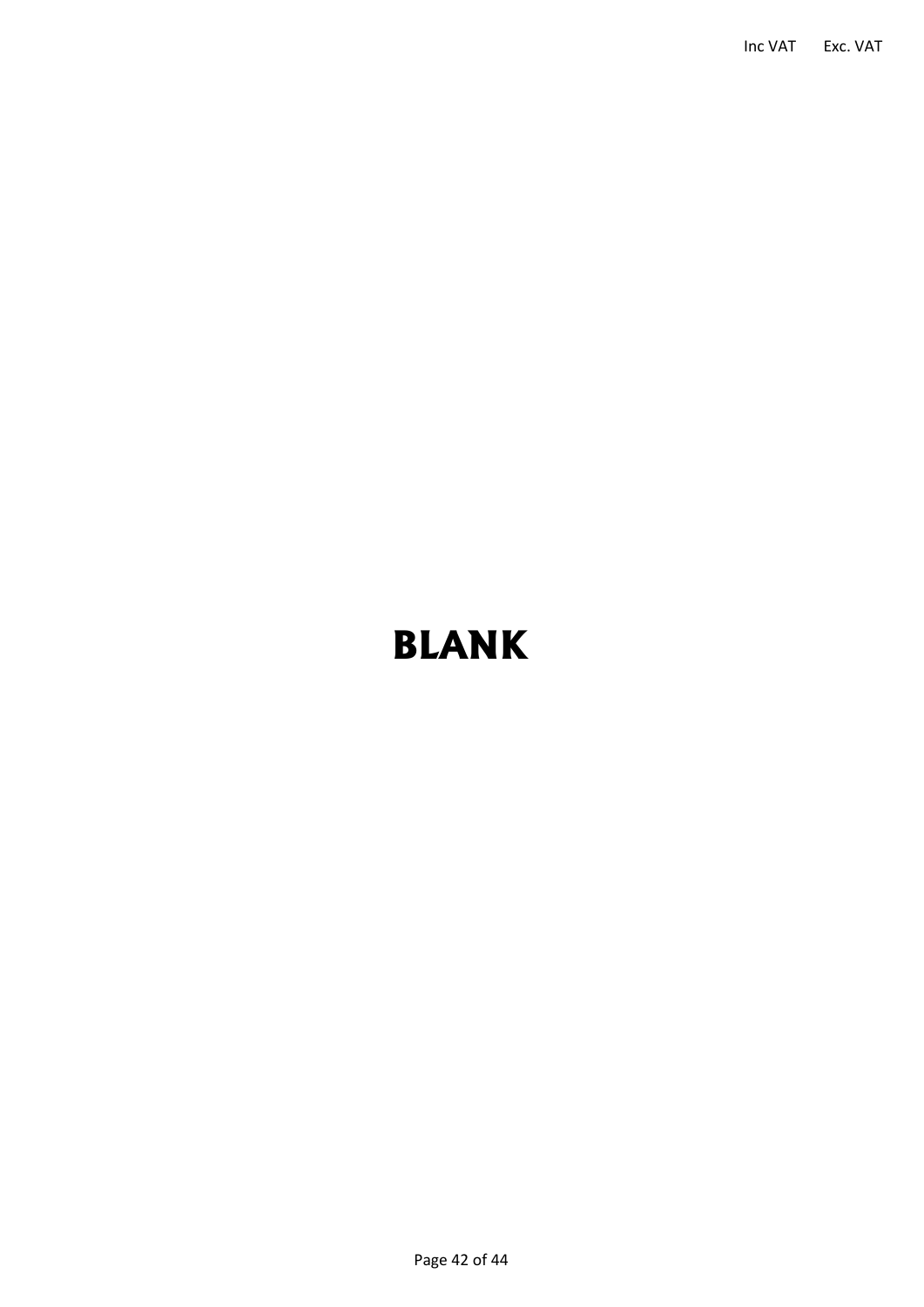

### **Exhibition Diary**

| 2022                                     |                                                                                    |         |  |  |  |  |  |
|------------------------------------------|------------------------------------------------------------------------------------|---------|--|--|--|--|--|
| Sunday TBA January                       | Bristol, University of the West of<br>England. Bristol O Gauge Group               | O Gauge |  |  |  |  |  |
| Saturday TBA March                       | Kettering, Kettering Leisure Village<br>Gauge O Guild                              | O Gauge |  |  |  |  |  |
| Saturday TBA May                         | Reading, Rivermead Leisure Centre<br>Association of Larger Scale Modellers         | O Gauge |  |  |  |  |  |
| Saturday TBA June                        | Doncaster,<br>The Dome Leisure Centre<br>Gauge O Guild                             | O Gauge |  |  |  |  |  |
| Saturday & Sunday<br>TBA & TBA September | Stafford,                                                                          | O Gauge |  |  |  |  |  |
| Saturday & Sunday<br>TBA & TBA September | Swindon, STEAM Museum<br>Fire Fly Avenue SN2 2EY                                   | O Gauge |  |  |  |  |  |
| Sunday TBA October                       | High Wycombe, Wycombe<br>Leisure Centre, High Wycombe,<br>Buckinghamshire HP11 1UP | O Gauge |  |  |  |  |  |
| Saturday TBA ? December                  | Reading,<br><b>Rivermead Leisure Centre</b><br><b>Guildford O Gauge Group</b>      | O Gauge |  |  |  |  |  |